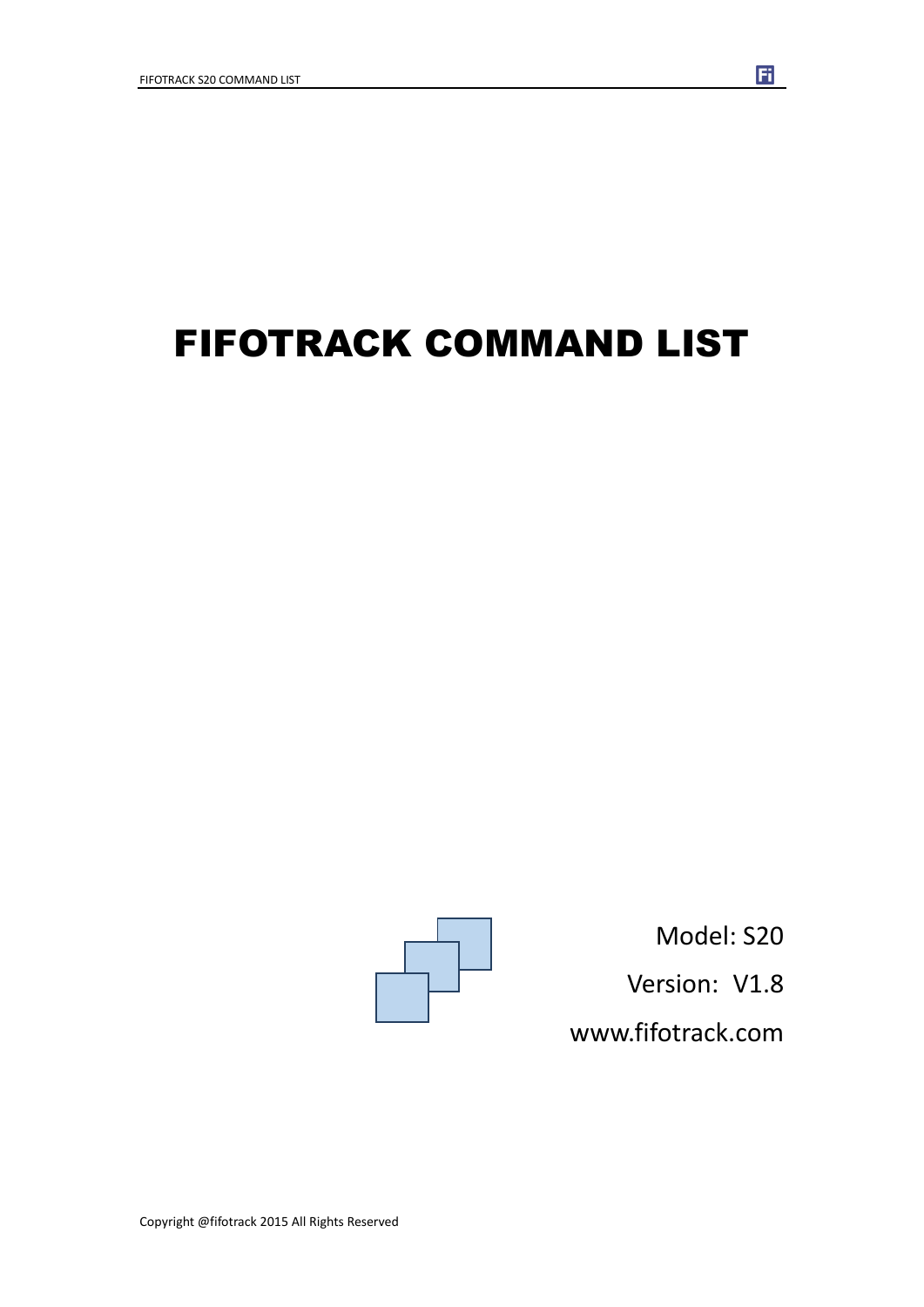### **Copyright and Disclaimer**

- All copyrights belong to Shenzhen fifotrack Solution Co., Ltd. You are not allowed to revise, copy or spread this file in any form without consent of fifotrack.
- $\odot$   $\Box$  is trademark of fifotrack, protected by law.
- Please read this user guide carefully before installation to avoid any possible personal injury or property loss.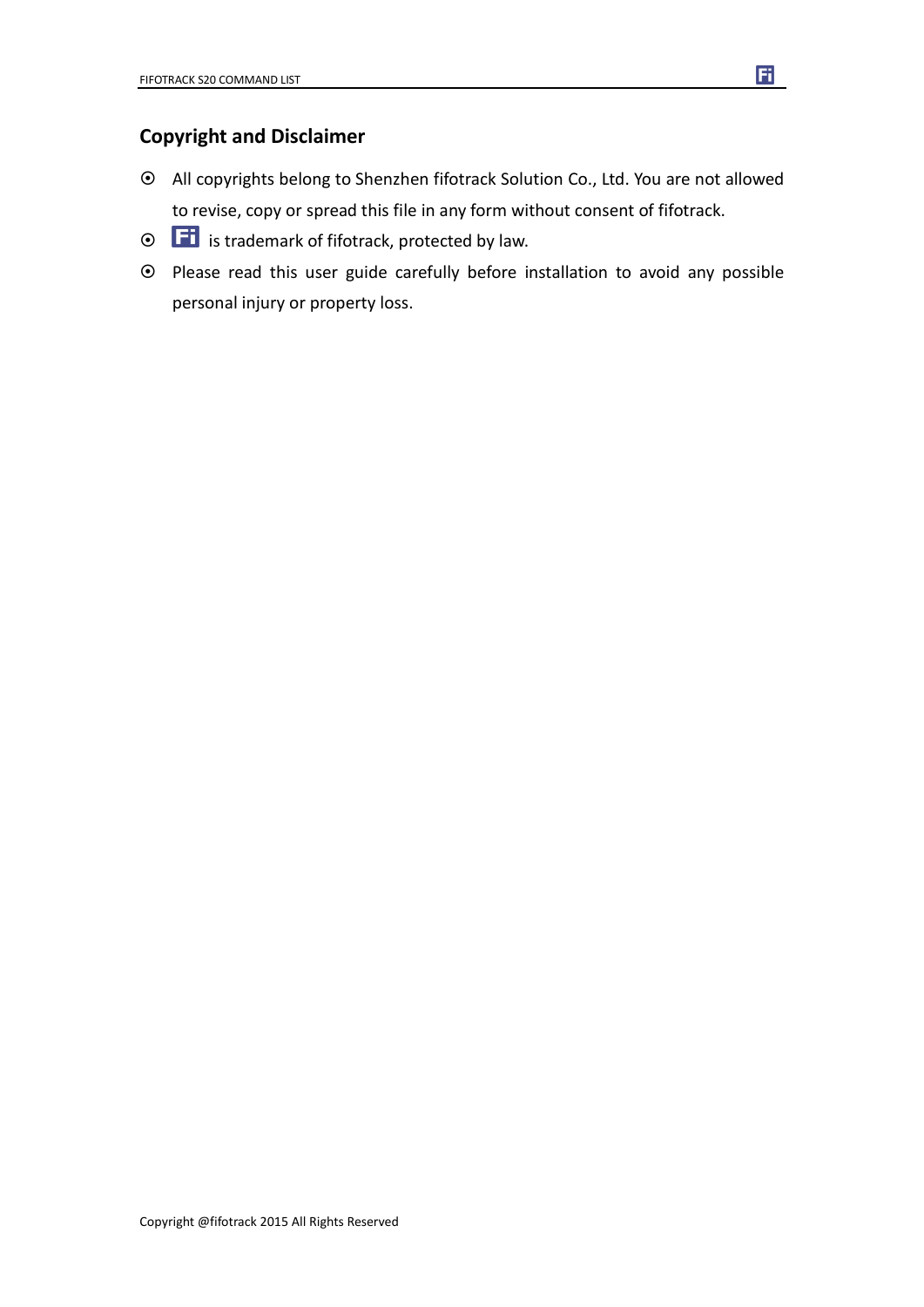| Version | <b>Revision Date</b> | Author  | Detail                                                        |
|---------|----------------------|---------|---------------------------------------------------------------|
| V1.8    | Nov 10, 2020         | Vito Hu | Delete <b>B22</b> , <b>B29</b> , <b>B96</b> command           |
|         |                      |         | Modify <b>BO3</b> , <b>BO4</b> command                        |
|         |                      |         | Delete "Vibration", "Parking Overtime" alarm code             |
| V1.7    | Mar 16, 2017         | Vito Hu | Add S13 command                                               |
| V1.6    | Sep 27, 2019         | Vito Hu | Modify B04, B34, B96 command                                  |
|         |                      |         | Delete B15 command                                            |
|         |                      |         | Delete " <i>Enter Sleep</i> ", " <i>Wakeup</i> " alarm code   |
| V1.5    | Dec 12, 2018         | Vito Hu | Add buz field in BO8 command                                  |
|         |                      |         | Modify <b>B23</b> command                                     |
|         |                      |         | Add <u>B24</u> , <u>B25</u> , B29, B31, B34, B96, C08 command |
| V1.4    | Sep 16, 2018         | Vito Hu | Add B99, S09 Commands                                         |
| V1.3    | Oct 20, 2017         | Vito Hu | Modify Appendix A                                             |
| V1.2    | Oct 10, 2017         | Vito Hu | Modify B98 command                                            |
|         |                      |         | Delete OTA command                                            |
| V1.1    | Sep 15, 2017         | Vito Hu | <b>Revision Version</b>                                       |

## **Document History**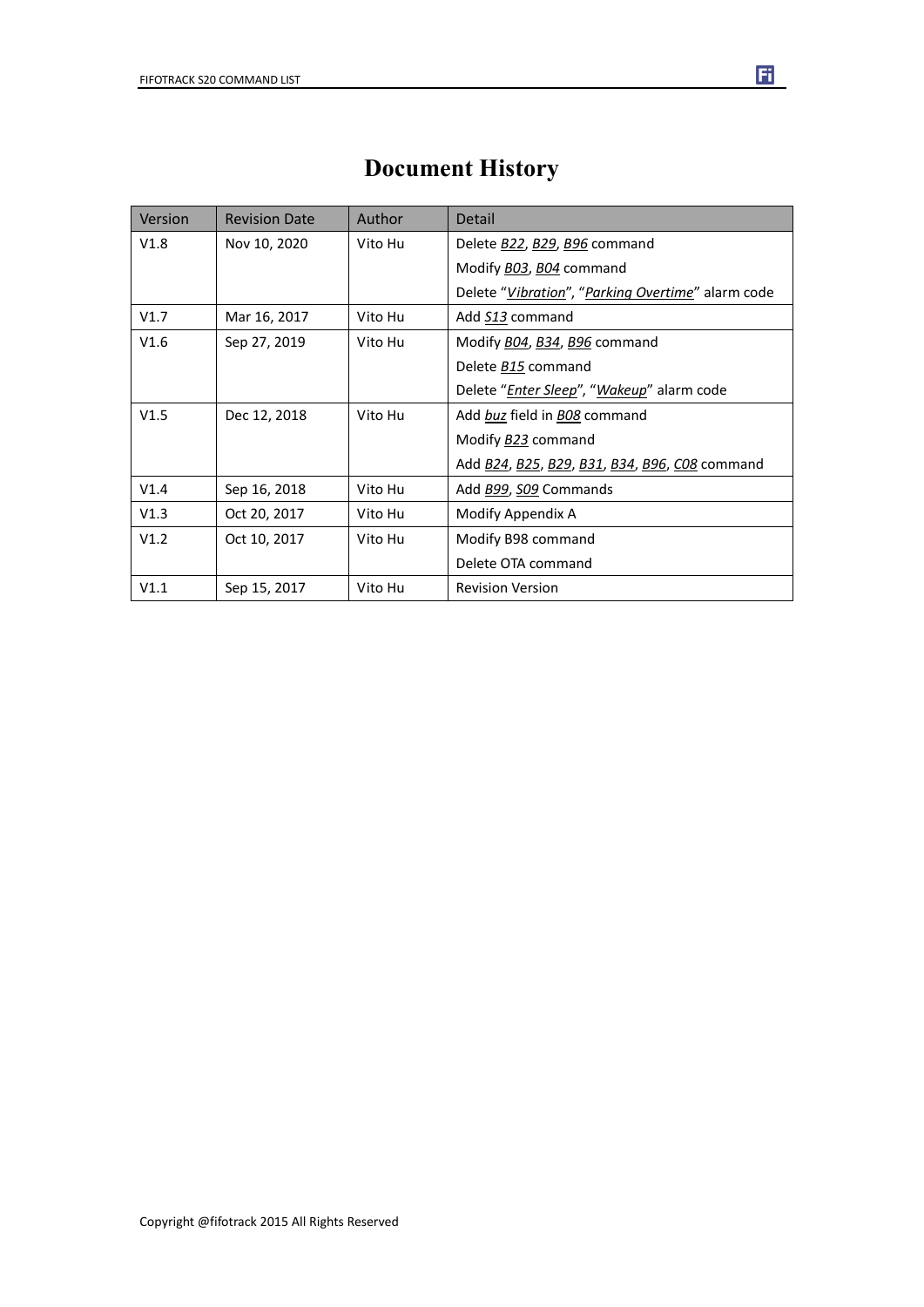

### **Contents**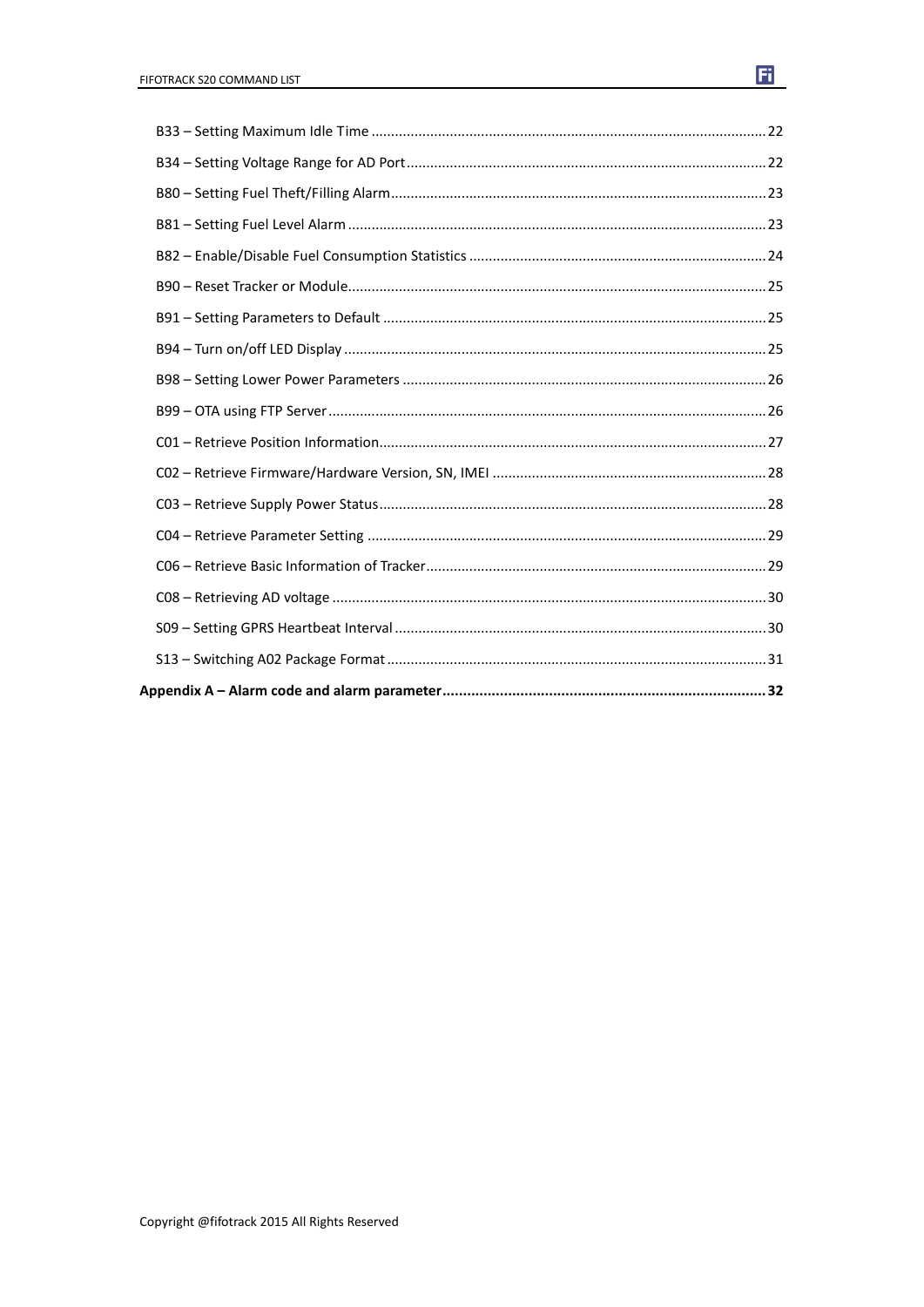### **1 GPRS Command Format**

#### **GPRS uplink (i.e.: Data is sent from terminal to platform) command format:**

\$\$<pack-len>,<ID>,<work-no>,<cmd-code>,<cmd-para>\*<checksum>\r\n

#### **GPRS downlink (i.e.: Data is sent form platform to terminal) command format:**

##<pack-len>,<ID>,<work-no>,<cmd-code>,<cmd-para>\*<checksum>\r\n

#### **Remarks:**

- Comma (,) is used to separate data field, and it is necessary. There is no space before or after comma.
- pack-len: Package Length, decimal string format, the field of *pack-len* is {*,<ID>,<work-no>,<cmd-code>,<cmd-para>*}, be careful, comma(,) in front of *ID* included.
- ID: Terminal ID, default IMEI.
- work-no: working number, hexadecimal string format, cyclic accumulation from 1 to 0xFFFF.
- $\odot$  cmd-code: Command code, or specification of data type.
- cmd-para: parameter or description of *cmd-code*, which is described in the following chapter.
- checksum: checksum of package, 2 bytes hexadecimal string format, XOR of {*<pack-len>,<ID>,<work-no>,<cmd-code>,<cmd-para>*}.
- \r\n: End of package, i.e. <CR><LF>.
- Without specification, multi-byte binary data in *cmd-para* uses big endian format, i.e. Most Significant Byte first.

囿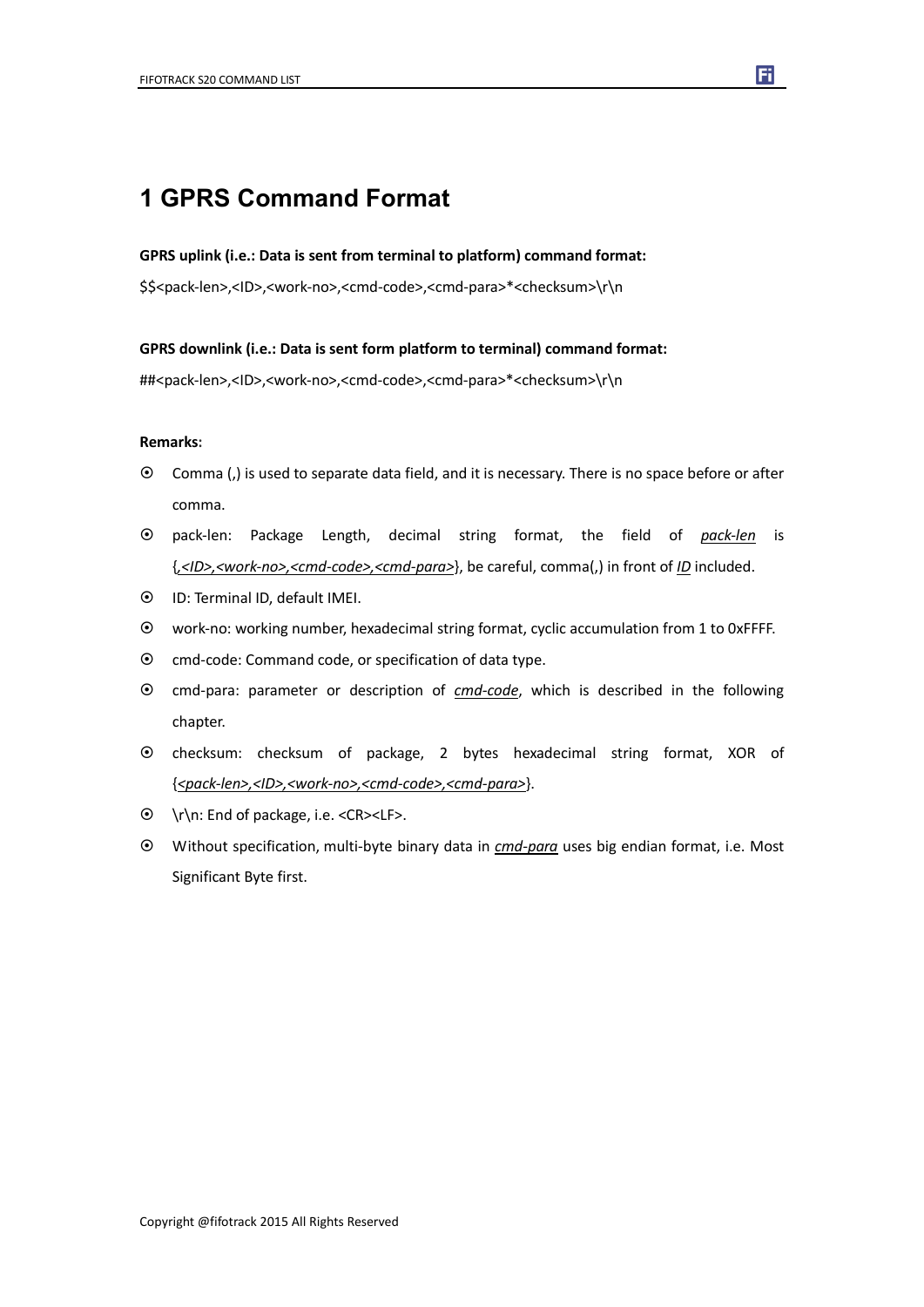## **2 SMS Command Format**

#### **Sending SMS (from mobile to tracker) command format:**

<password>,<cmd-code>,<cmd-para>

#### **Reply SMS (from tracker to mobile) data format:**

<cmd-code>,<proc-result>

01 password: SMS password, 6 digits, default "000000".

- 02 cmd-code: command code, the same as *cmd-code* filed in GPRS command.
- 03 cmd-para: command parameter, the same as *cmd-para* filed in GPRS command.
- 04 proc-result: command process result

OK – Succeed.

05 SMS command with invalid password, or with incorrect format, no reply will be sent.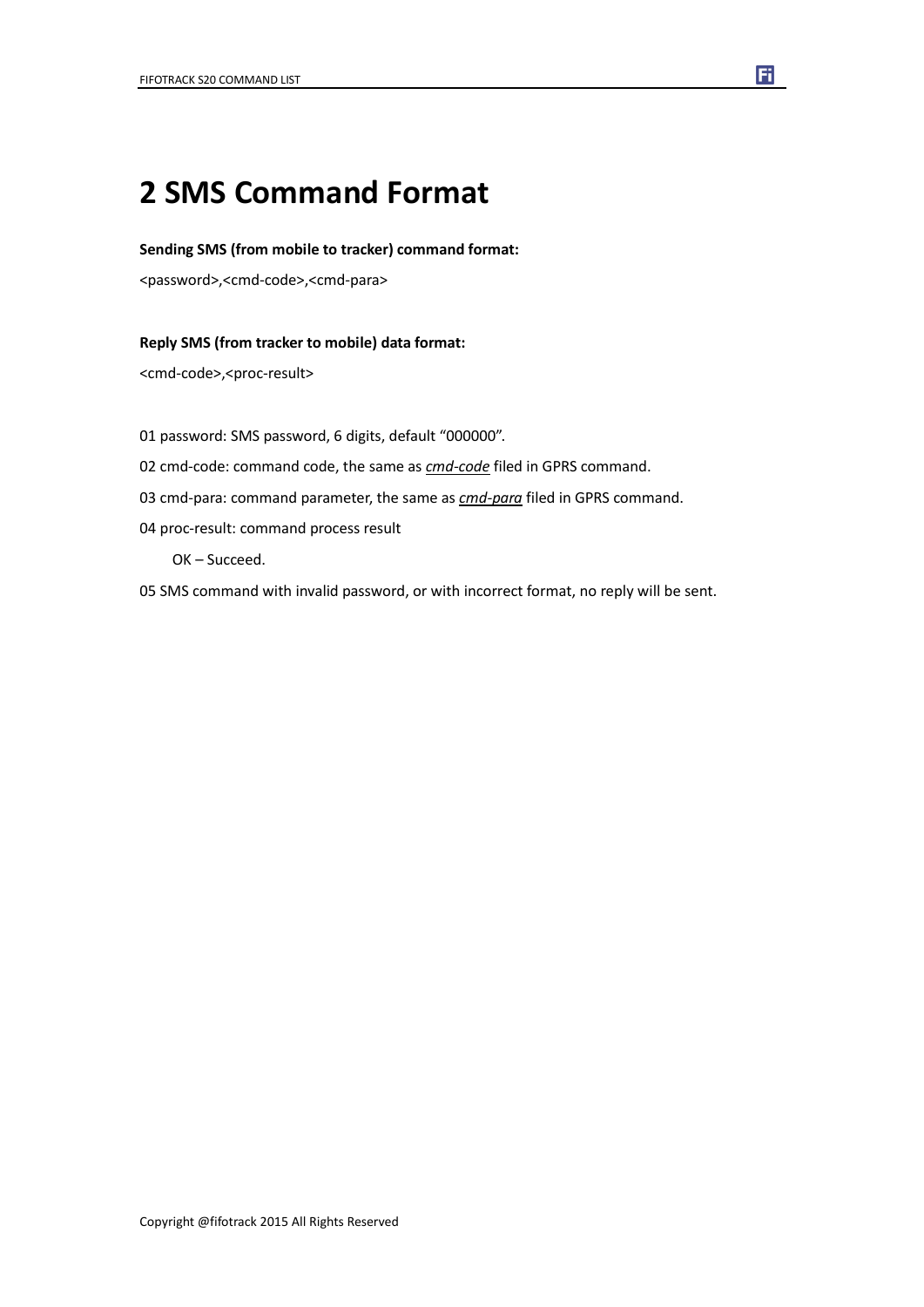## **3 Serial port (COM) Command Format**

#### **Setting command format:**

#<cmd-code>,<cmd-para><CR><LF>

#### **Reply data format:**

#<cmd-code>,<proc-result><CR><LF>

cmd-code, cmd-para: the same as corresponding filed of GPRS/SMS command. proc-result: SMS command procession result OK – Succeed. UNSUPPORT – Command not supported. FAILED –Procession failed.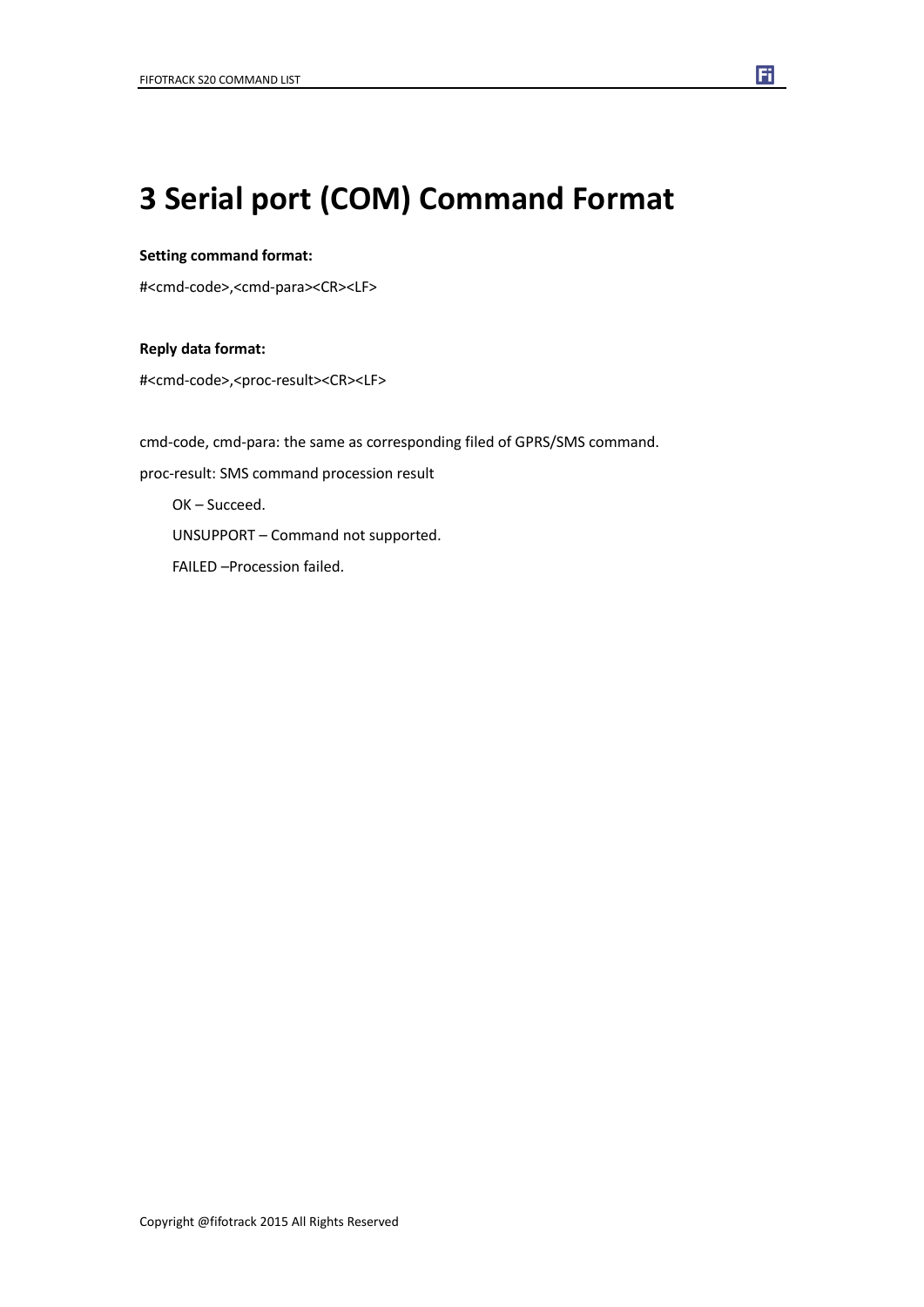## **4 Command Writing Specification**

- Comma (,) is used to separate multi-filed, there is no space before and after comma.
- For command with multi parameters, filed(s) can be empty, the corresponding parameter is set to default.
- The following chapters describe *cmd-code* and *cmd-para.*
- The "Retrieve" row in the following chapters describes the corresponding query command.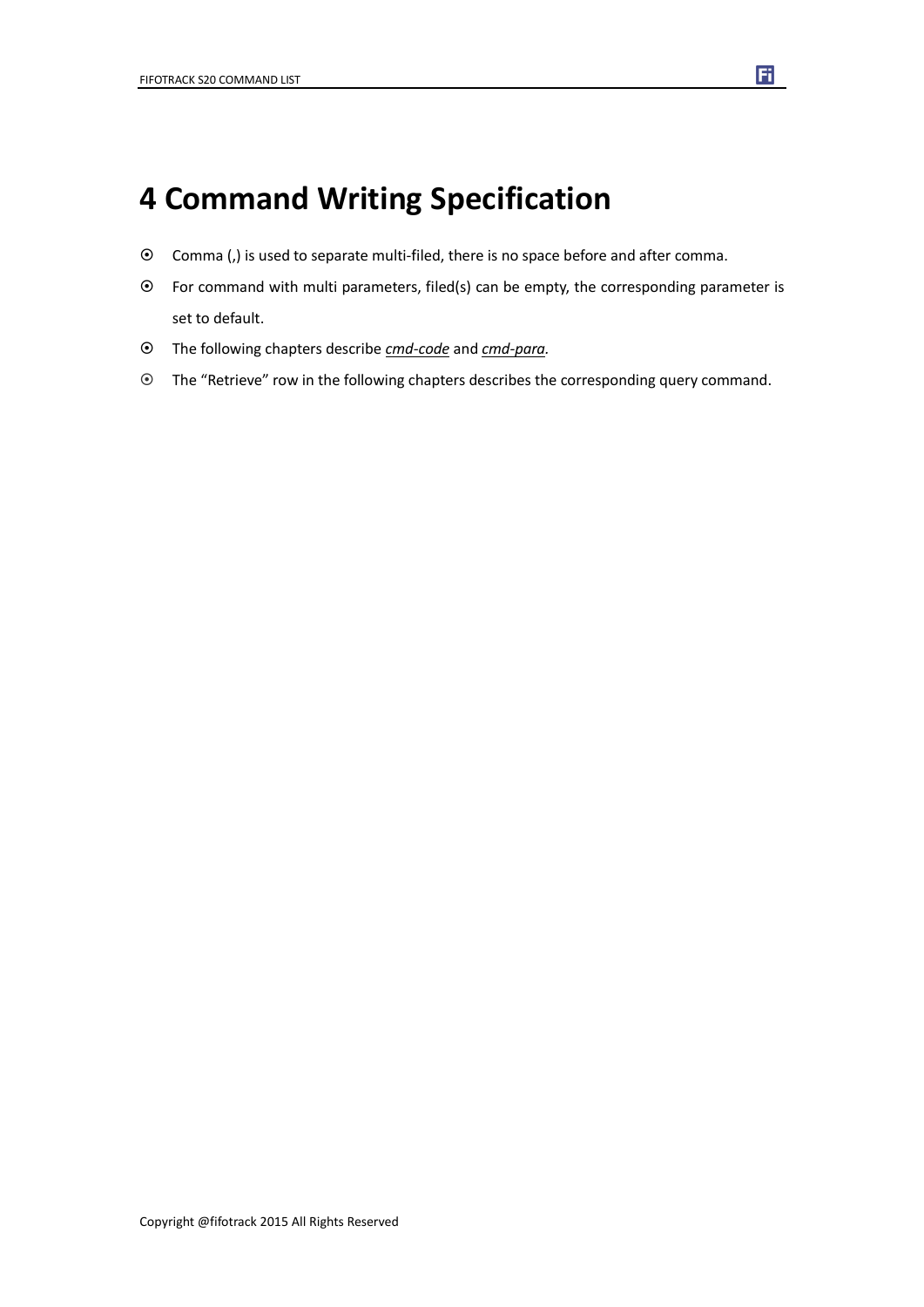## **5 Command List**

| <b>B00 - Setting GPRS Parameters</b> |                                                                                         |  |
|--------------------------------------|-----------------------------------------------------------------------------------------|--|
| Source                               | GPRS/COM/SMS                                                                            |  |
| Description                          | B00, <svr_type>,<net_addr>,<net_port></net_port></net_addr></svr_type>                  |  |
|                                      | 01 svr_type: server selection, 1--main server, 2--backup server; When the connection to |  |
|                                      | main server cannot be reached, tracker will automatically connect to the backup         |  |
|                                      | server. This avoids data losses.                                                        |  |
|                                      | 02 net_addr: server IP or domain.                                                       |  |
|                                      | 03 net_port: server port.                                                               |  |
| Reply                                | B00, <err_code></err_code>                                                              |  |
|                                      | 01 err_code: procession error code.                                                     |  |
|                                      | $OK - Succeed.$                                                                         |  |
|                                      | UNSUPPORT – Command not supported.                                                      |  |
|                                      | FAILED - Procession failed.                                                             |  |
| Example                              | B00,1, 47.88.35.165,10502                                                               |  |
|                                      | 01 Set main server: IP-47.88.35.165, port-10502.                                        |  |
| Retrieve                             | $CO4, B00,$ <svr type=""></svr>                                                         |  |
|                                      | 01 svr_type: server selection, the same as svr_type field in setting command.           |  |

| <b>B01 – Setting GPRS APN Parameters</b> |                                                                                   |  |
|------------------------------------------|-----------------------------------------------------------------------------------|--|
| Source                                   | GPRS/COM/SMS                                                                      |  |
| Description                              | B01, <apn_name>, <apn_usr>, <apn_pwd></apn_pwd></apn_usr></apn_name>              |  |
|                                          | 01 apn_name: APN name.                                                            |  |
|                                          | 02 apn_usr: APN user name.                                                        |  |
|                                          | 03 apn_pwd: APN password.                                                         |  |
|                                          | 04 Leave gpn usr, apn pwd field empty, if no APN username and APN password exist. |  |
|                                          | 05 Contact to local ISP for APN detail.                                           |  |
| Reply                                    | B01, <err_code></err_code>                                                        |  |
|                                          | 01 err code: procession error code.                                               |  |
|                                          | $OK - Succeed.$                                                                   |  |
|                                          | UNSUPPORT – Command not supported.                                                |  |
|                                          | FAILED - Procession failed.                                                       |  |
| Example                                  | B01, cmnet                                                                        |  |
|                                          | 01 Set APN name to "cmnet", APN login username and password empty.                |  |
| Retrieve                                 | C04, B01                                                                          |  |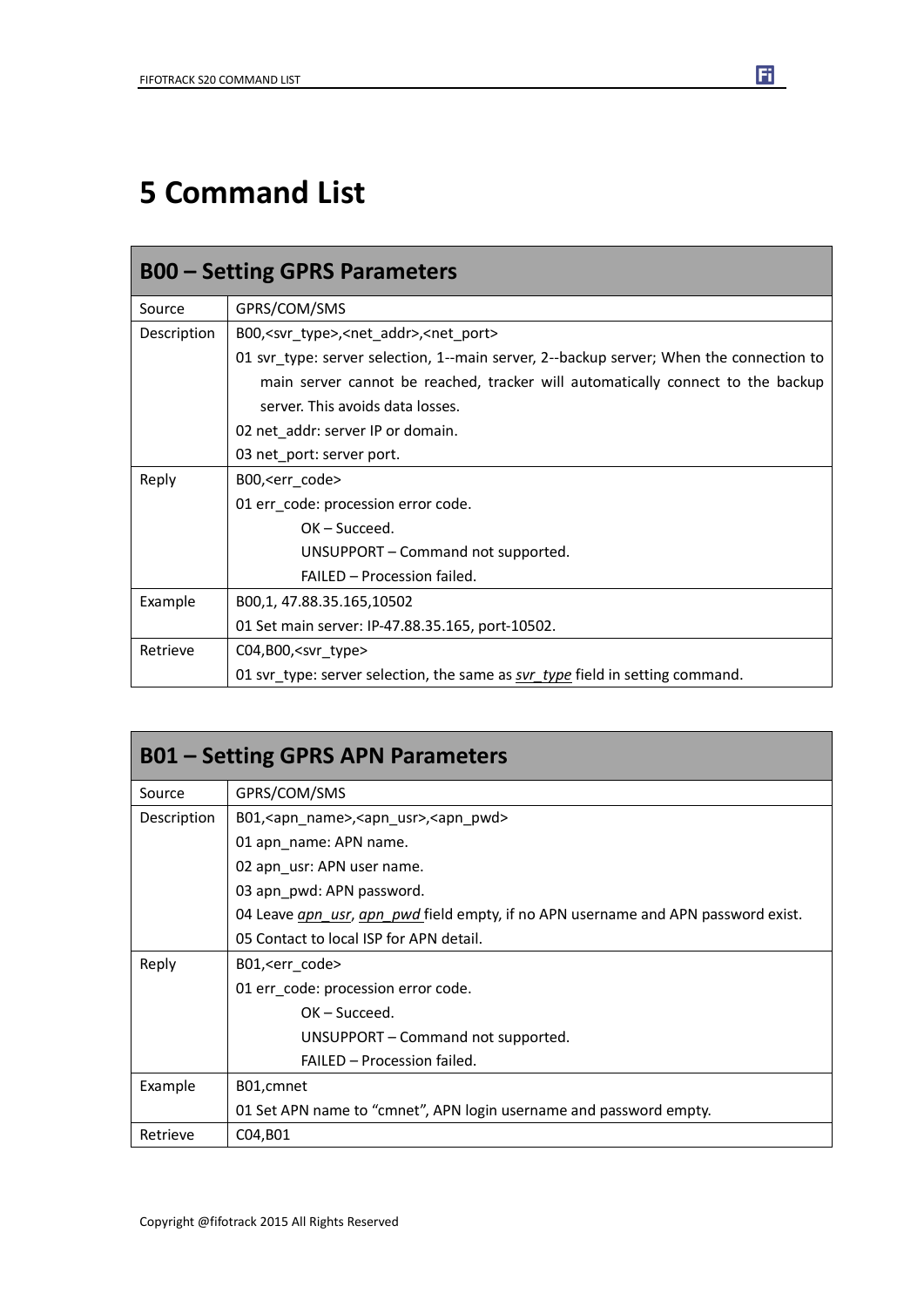| <b>B02 - Setting GPRS Link Protocol</b> |                                                |  |
|-----------------------------------------|------------------------------------------------|--|
| Source                                  | GPRS/COM/SMS                                   |  |
| Description                             | B02, <link type=""/>                           |  |
|                                         | 01 link type: Link protocol, value TCP or UDP. |  |
|                                         | 02 default TCP protocol.                       |  |
| Reply                                   | B02, <err code=""></err>                       |  |
|                                         | 01 err code: procession error code.            |  |
|                                         | $OK - Succeed.$                                |  |
|                                         | UNSUPPORT - Command not supported.             |  |
|                                         | FAILED - Procession failed.                    |  |
| Example                                 | B02,TCP                                        |  |
|                                         | 01 Set link protocol to TCP.                   |  |
| Retrieve                                | C04, B02                                       |  |

| <b>B03 – Setting Tracking Time Interval</b> |                                                                                  |  |
|---------------------------------------------|----------------------------------------------------------------------------------|--|
| Source                                      | GPRS/COM/SMS                                                                     |  |
| Description                                 | B03, < basic tmr>, < accoff tmr>                                                 |  |
|                                             | 01 basic tme: normal time interval, unit s.                                      |  |
|                                             | 02 accoff tmr: time interval when ACC OFF, unit s, default 0s.                   |  |
| Reply                                       | B03, <err code=""></err>                                                         |  |
|                                             | 01 err code: procession error code.                                              |  |
|                                             | $OK - Succeed.$                                                                  |  |
|                                             | UNSUPPORT – Command not supported.                                               |  |
|                                             | FAILED - Procession failed.                                                      |  |
| Example                                     | B03,30                                                                           |  |
|                                             | 01 Set timing tracking interval to 30s, tracker uploads position data every 30s. |  |
| Retrieve                                    | C04, B03                                                                         |  |

| <b>B04 – Setting Roaming Tracking Time Interval</b> |                                                                                         |  |  |
|-----------------------------------------------------|-----------------------------------------------------------------------------------------|--|--|
| Source                                              | GPRS/COM/SMS                                                                            |  |  |
| Description                                         | B04, <roam basic="" tmr="">, <roam accoff="" tmr=""></roam></roam>                      |  |  |
|                                                     | 01 roam basic tmr: roaming time interval, unit s, default 0s.                           |  |  |
|                                                     | 02 roam accoff tmr: time interval when ACC OFF under roaming, unit s, default 0s.       |  |  |
|                                                     | 03 When both B03 and B04 (roam_basic_tmr != 0) are set, tracker uses below logic for    |  |  |
|                                                     | uploading:                                                                              |  |  |
|                                                     | When roaming detected, tracker uploads GPRS using B04 setting, according to<br>$\odot$  |  |  |
|                                                     | ACC status                                                                              |  |  |
|                                                     | $\odot$<br>For non-roaming condition, tracker uploads GPRS using B03 setting, according |  |  |
|                                                     | to ACC status                                                                           |  |  |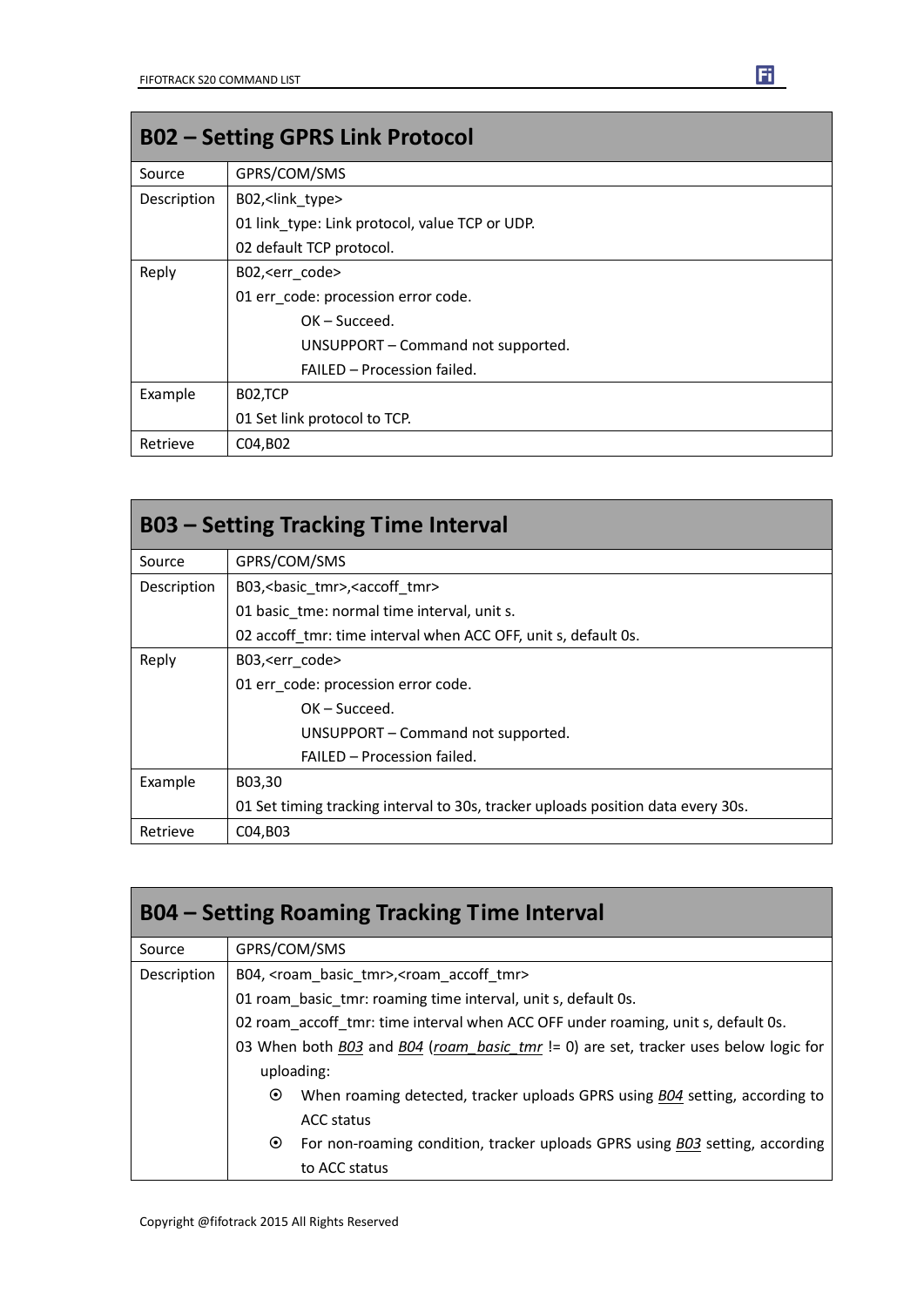| Reply    | B04, <err code=""></err>                                                            |  |
|----------|-------------------------------------------------------------------------------------|--|
|          | 01 err_code: procession error code.                                                 |  |
|          | $OK - Succeed.$                                                                     |  |
|          | UNSUPPORT – Command not supported.                                                  |  |
|          | FAILED - Procession failed.                                                         |  |
| Example  | B04,3600                                                                            |  |
|          | 01 Set timing tracking interval to 3600s while roaming.                             |  |
|          |                                                                                     |  |
|          | B04,3600,7200                                                                       |  |
|          | 01 Setting timing tracking interval to 3600s when ACC ON, 7200s when ACC off, under |  |
|          | roaming status                                                                      |  |
| Retrieve | C04, B04                                                                            |  |

| <b>B05 - Setting Distance Tracking Interval</b> |                                                           |  |
|-------------------------------------------------|-----------------------------------------------------------|--|
| Source                                          | GPRS/COM/SMS                                              |  |
| Description                                     | B05, < basic dst>                                         |  |
|                                                 | 01 basic dst: Distance tracking interval, unit meter.     |  |
|                                                 | 02 Distance Tracking is independent from timing tracking. |  |
| Reply                                           | B05, <err code=""></err>                                  |  |
|                                                 | 01 err code: procession error code.                       |  |
|                                                 | $OK - Succeed.$                                           |  |
|                                                 | UNSUPPORT – Command not supported.                        |  |
|                                                 | FAILED - Procession failed.                               |  |
| Example                                         | B05,100                                                   |  |
|                                                 | 01 Set distance tracking to 100m.                         |  |
| Retrieve                                        | C04, B05                                                  |  |

| B07 – Setting the Direction Change Upload |                                                                                   |  |
|-------------------------------------------|-----------------------------------------------------------------------------------|--|
| Source                                    | GPRS/COM/SMS                                                                      |  |
| Description                               | B07, <course></course>                                                            |  |
|                                           | 01 course: direction change angle, unit degree, range 1--359, default 0.          |  |
|                                           | 02 When course is set to 0, direction change upload is disabled.                  |  |
|                                           | 03 When driving direction change exceeds the setting value, tracker will upload a |  |
|                                           | position data for supplement.                                                     |  |
| Reply                                     | B07, <err code=""></err>                                                          |  |
|                                           | 01 err code: procession error code.                                               |  |
|                                           | $OK - Succeed.$                                                                   |  |
|                                           | UNSUPPORT - Command not supported.                                                |  |
|                                           | FAILED - Procession failed.                                                       |  |
| Example                                   | B07,30                                                                            |  |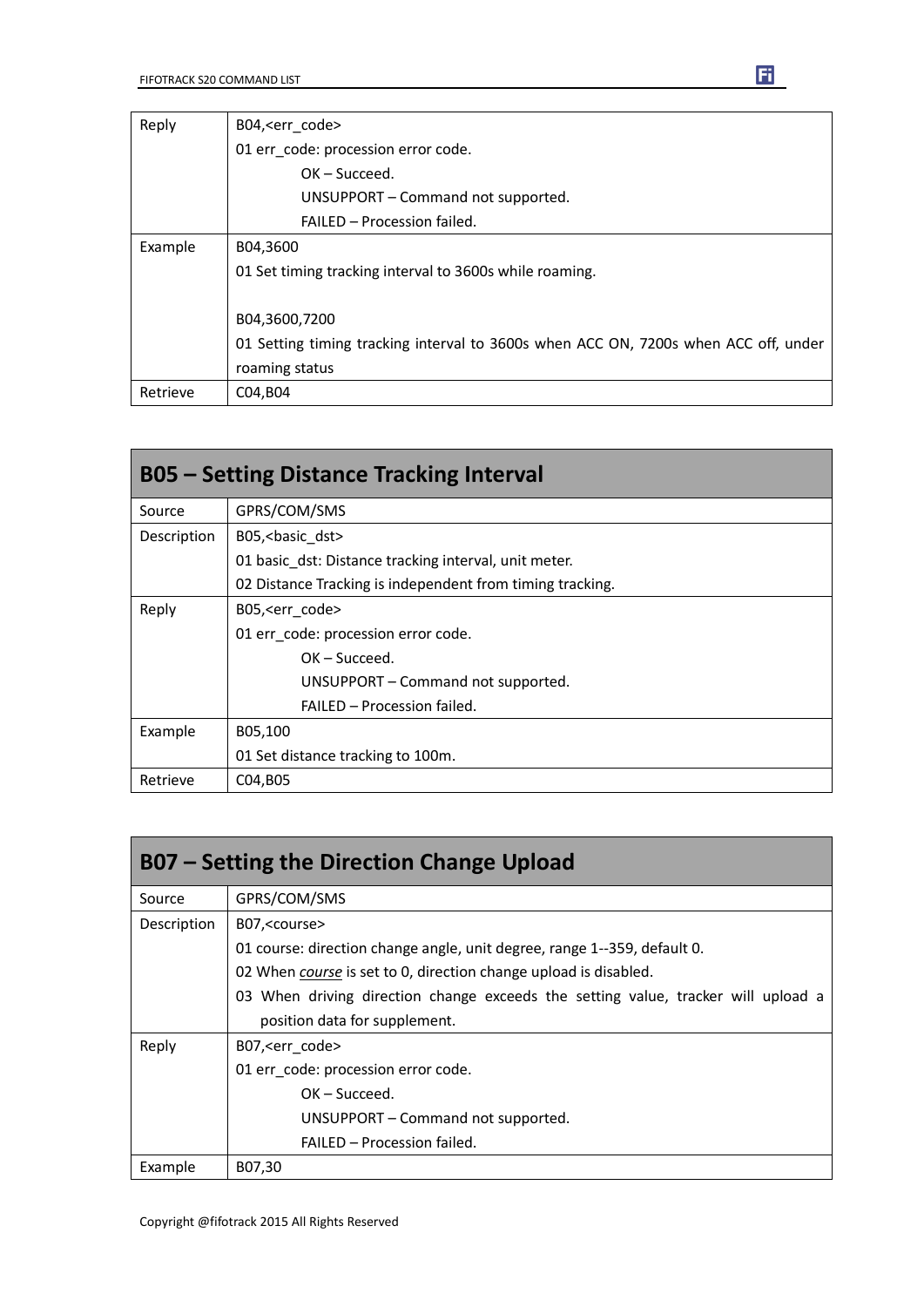|          | 01 Set direction change angle to $30^{\circ}$ . |
|----------|-------------------------------------------------|
| Retrieve | C04,B07                                         |

| <b>B08 – Setting Speeding Alarm</b> |                                                                                |
|-------------------------------------|--------------------------------------------------------------------------------|
| Source                              | GPRS/COM/SMS                                                                   |
| Description                         | B08, <speeding>,<br/>buz&gt;</speeding>                                        |
|                                     | 01 speeding: speed, unit km/h, range 0--300, default 0.                        |
|                                     | 02 When <i>speeding</i> is set to 0, speeding alarm is disabled.               |
|                                     | 03 buz: 1-Enable buzzer when speeding; 0-Disable(default)                      |
|                                     | 04 When buz==1, tracker controls buzzer via OUT1, till speed returns to normal |
| Reply                               | B08, <err_code></err_code>                                                     |
|                                     | 01 err_code: procession error code.                                            |
|                                     | $OK - Succeed.$                                                                |
|                                     | UNSUPPORT – Command not supported.                                             |
|                                     | FAILED - Procession failed.                                                    |
| Example                             | B08,90                                                                         |
|                                     | 01 Set speed limit to 90km/h; Disable buzzer                                   |
| Retrieve                            | C04, B08                                                                       |

| <b>B10 – Setting SMS Password</b> |                                                                         |
|-----------------------------------|-------------------------------------------------------------------------|
| Source                            | GPRS/COM/SMS                                                            |
| Description                       | B10, <sms_pwd></sms_pwd>                                                |
|                                   | 01 sms pwd: SMS password, 6 digits, default "000000".                   |
| Reply                             | B10, <err code=""></err>                                                |
|                                   | 01 err_code: procession error code.                                     |
|                                   | $OK - Succeed.$                                                         |
|                                   | UNSUPPORT – Command not supported.                                      |
|                                   | FAILED - Procession failed.                                             |
| Example                           | B10,472627                                                              |
|                                   | 01 Set SMS password to "472627".                                        |
|                                   |                                                                         |
|                                   | B10,47262A                                                              |
|                                   | 01 Invalid command, because SMS password needs to be a 6 digits string. |
| Retrieve                          | C04, B10                                                                |

| <b>B11 - Setting SOS Number</b> |                                                                  |
|---------------------------------|------------------------------------------------------------------|
| Source                          | GPRS/COM/SMS                                                     |
| Description                     | B11, <sos num1="">,<sos num2="">,<sos num3=""></sos></sos></sos> |

П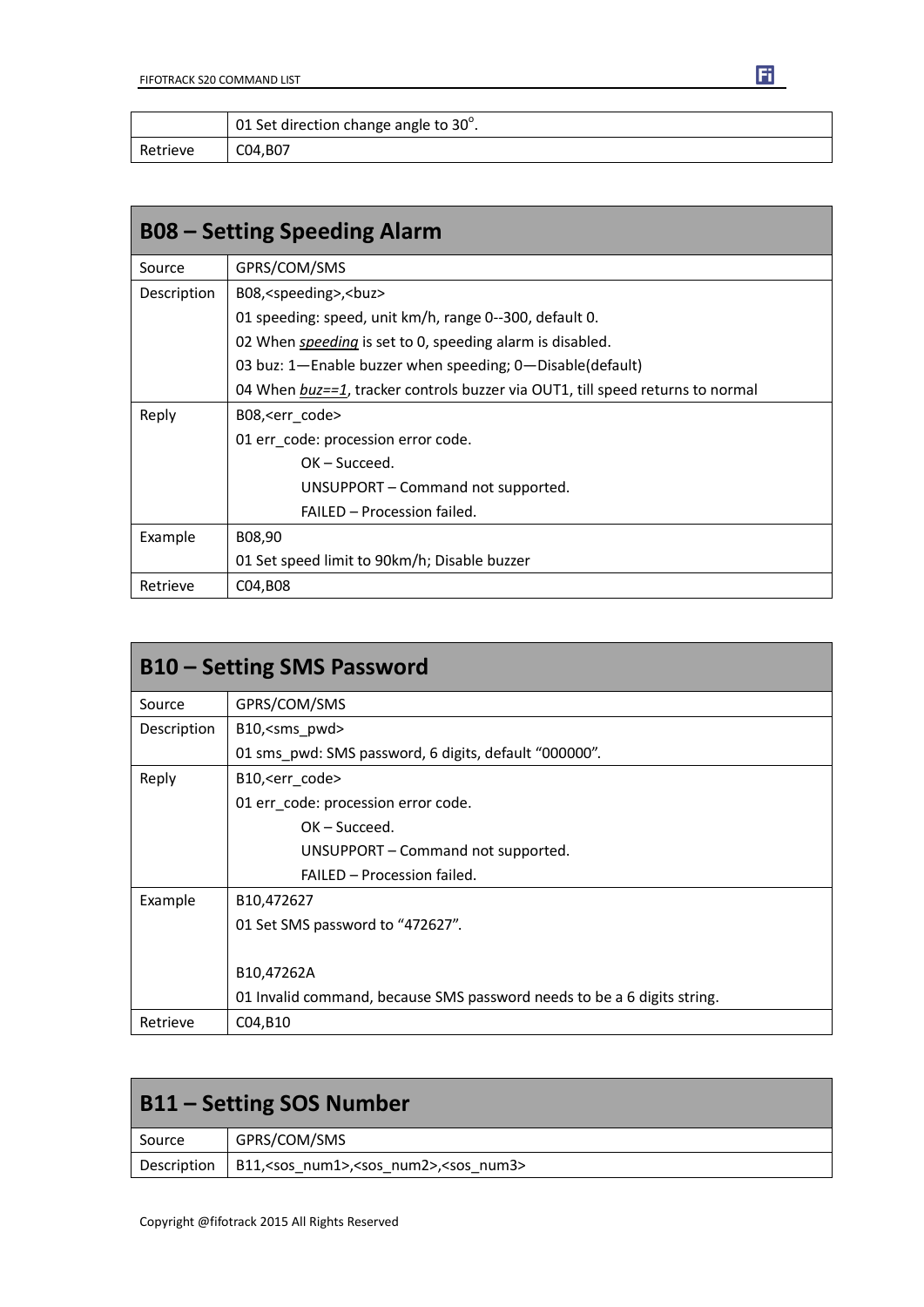|          | 01 sos_num1, 2, 3: SOS numbers to be set; 3 numbers can be set at most.     |
|----------|-----------------------------------------------------------------------------|
|          | 02 Refer to B23 for the function of SOS number(s).                          |
| Reply    | B11, <err code=""></err>                                                    |
|          | 01 err code: procession error code.                                         |
|          | $OK - Succeed.$                                                             |
|          | UNSUPPORT - Command not supported.                                          |
|          | FAILED - Procession failed.                                                 |
| Example  | B11,15698210011,,15698210200                                                |
|          | 01 Set sos num1 to 15698210011, sos num2 to empty, sos num3 to 15698210200. |
| Retrieve | C04, B11                                                                    |

| <b>B12 - Output Control</b> |                                                                                         |
|-----------------------------|-----------------------------------------------------------------------------------------|
| Source                      | GPRS/COM/SMS                                                                            |
| Description                 | B12, <index>,<action>,<safe speed=""></safe></action></index>                           |
|                             | 01 index: out port selection, value 1, 2, 3 etc                                         |
|                             | 02 action: Output control, 0--output low level, 1-output high level.                    |
|                             | 03 safe_speed: speed limit, unit km/h, range 1-300; when this parameter is set to 0, or |
|                             | this filed is empty, output control takes effect immediately; Other value, set the      |
|                             | speed limit for output control. When the driving speed is lower than the speed limit,   |
|                             | the output control takes effect.                                                        |
| Reply                       | B12, <err code=""></err>                                                                |
|                             | 01 err code: error code.                                                                |
|                             | $OK - Succeed.$                                                                         |
|                             | UNSUPPORT – Command not supported.                                                      |
|                             | FAILED - Processing failed.                                                             |
| Example                     | B12,1,1,20                                                                              |
|                             | 01 Set OUT1 to output high level when speed less than 20km/h.                           |
| Retrieve                    | <b>UNSUPPORT</b>                                                                        |

| <b>B13 – Pulse Output Control</b> |                                                                               |
|-----------------------------------|-------------------------------------------------------------------------------|
| Source                            | GPRS/COM/SMS                                                                  |
| Description                       | B13, <index>,<on time="">,<off time="">,<pls cnt=""></pls></off></on></index> |
|                                   | 01 index: out port specification, value 1, 2, 3 etc                           |
|                                   | 02 on time: Duration of high level, unit ms.                                  |
|                                   | 03 off time: Duration of low level, unit ms.                                  |
|                                   | 04 pls cnt: Pulse number.                                                     |
| Reply                             | B13, <err code=""></err>                                                      |
|                                   | 01 err code: error code.                                                      |
|                                   | $OK - Succeed.$                                                               |
|                                   | UNSUPPORT - Command not supported.                                            |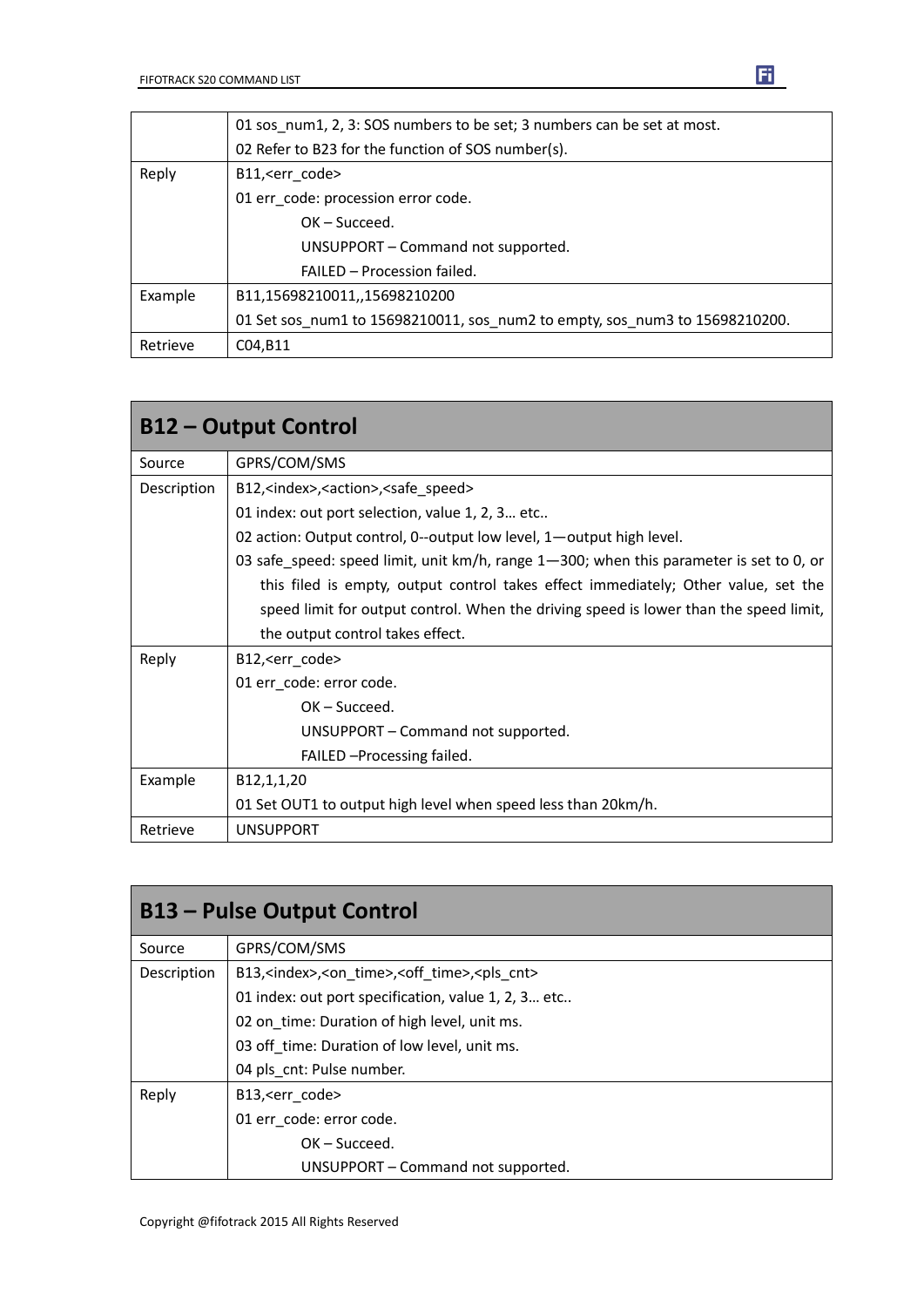|          | FAILED - Processing failed.                                                          |
|----------|--------------------------------------------------------------------------------------|
| Example  | B13,1,1000,1000,10                                                                   |
|          | 01 Set OUT1 to output 10 pulse, whose high level duration 1000ms, low level duration |
|          | 1000 <sub>ms</sub> .                                                                 |
| Retrieve | <b>UNSUPPORT</b>                                                                     |

| B14 – Setting SMS Time Zone |                                                                                 |
|-----------------------------|---------------------------------------------------------------------------------|
| Source                      | GPRS/COM/SMS                                                                    |
| Description                 | B14, <tzone></tzone>                                                            |
|                             | 01 tzone: time zone, range [-12, 12].                                           |
|                             | 02 Default value of tzone is 0.                                                 |
|                             | 03 When SMS time zone is set, all tracking/alarm SMS use tzone for date & time. |
|                             | 04 GPRS data uploading uses UTC-0 time zone.                                    |
| Reply                       | B14, <err code=""></err>                                                        |
|                             | 01 err code: procession error code.                                             |
|                             | $OK - Succeed.$                                                                 |
|                             | UNSUPPORT – Command not supported.                                              |
|                             | FAILED - Procession failed.                                                     |
| Example                     | $B14,-8$                                                                        |
| Retrieve                    | C04, B14                                                                        |

| <b>B16 – Setting Initial Mileage</b> |                                                                  |
|--------------------------------------|------------------------------------------------------------------|
| Source                               | GPRS/COM/SMS                                                     |
| Description                          | B16, <init mile=""></init>                                       |
|                                      | 01 init mile: initial mileage, unit meter, default 0m.           |
| Reply                                | B16, <err code=""></err>                                         |
|                                      | 01 err code: error code.                                         |
|                                      | $OK - Succeed.$                                                  |
|                                      | UNSUPPORT - Command not supported.                               |
|                                      | FAILED - Processing failed.                                      |
| Example                              | <b>B16</b>                                                       |
|                                      | 01 Set both initial mileage to 0m                                |
| Retrieve                             | C04, B16                                                         |
|                                      | 01 The retrieved value is current mileage, not the setting ones. |

| B17 – Clear Blind Data |                                 |
|------------------------|---------------------------------|
| Source                 | GPRS/COM/SMS                    |
|                        | Description   B17, < data_type> |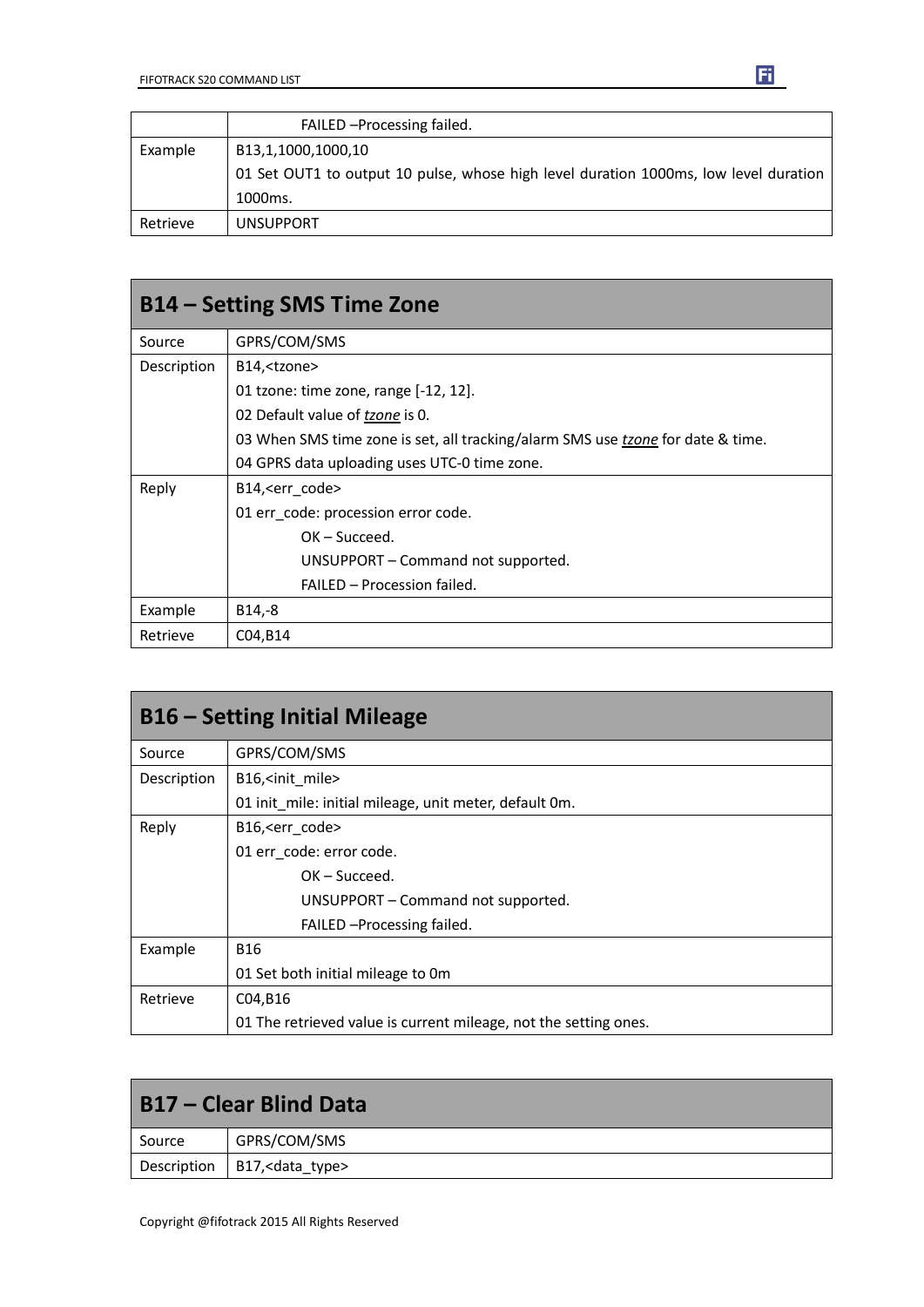|          | 01 data type: blind data type.         |
|----------|----------------------------------------|
|          | $1 - GPRS$ Blind.                      |
|          | $2 -$ SMS blind.                       |
|          | 3 – Both GPRS and SMS blind.           |
| Reply    | B17, <err code=""></err>               |
|          | 01 err_code: procession error code.    |
|          | $OK - Succeed.$                        |
|          | UNSUPPORT - Command not supported.     |
|          | FAILED - Procession failed.            |
| Example  | B17,3                                  |
|          | 01 Clear both GPRS and SMS blind data. |
| Retrieve | <b>UNSUPPORT</b>                       |

| <b>B18 – Setting Smart Working Mode</b> |                                                                                                                |
|-----------------------------------------|----------------------------------------------------------------------------------------------------------------|
| Source                                  | GPRS/COM/SMS                                                                                                   |
| Description                             | B18, <input/> , <valid_mode></valid_mode>                                                                      |
|                                         | 01 input: in-port selection, $1-\mathsf{IN1}$ , $2-\mathsf{IN2}$ , etc For S20, only IN1 is smart input, which |
|                                         | can be set using the command                                                                                   |
|                                         | 02 valid mode: valid trigger mode, 0--low level valid, 1--high level valid.                                    |
| Reply                                   | B18, <err_code></err_code>                                                                                     |
|                                         | 01 err code: error code.                                                                                       |
|                                         | $OK - Succeed.$                                                                                                |
|                                         | UNSUPPORT – Command not supported.                                                                             |
|                                         | FAILED - Processing failed.                                                                                    |
| Example                                 | B <sub>18</sub> , 1, 1                                                                                         |
|                                         | 01 Set IN1 to high level valid mode.                                                                           |
| Retrieve                                | $CO4, B18,$ <input/>                                                                                           |
|                                         | 01 input: in-port selection, the same as <i>input</i> field in setting command.                                |

| B19 – Setting Circle geo-fence |                                                                              |
|--------------------------------|------------------------------------------------------------------------------|
| Source                         | GPRS/COM/SMS                                                                 |
| Description                    | B19, <index>,<flag>,<radium>,<lat>,<lon></lon></lat></radium></flag></index> |
|                                | 01 index: fence index, value 1~8, i.e.: 8 geo-fence can be set at most.      |
|                                | 02 flag: alarm flag                                                          |
|                                | flag=1: Trigger alarm when exit fence.                                       |
|                                | flag=2: Trigger alarm when enter fence.                                      |
|                                | flag=3: Trigger alarm both enter and exit fence.                             |
|                                | 03 radium: radium of circle geo-fence, unit meter.                           |
|                                | 04 lat: latitude of center point, decimal string format.                     |
|                                | 05 Ion: longitude of center point, decimal string format.                    |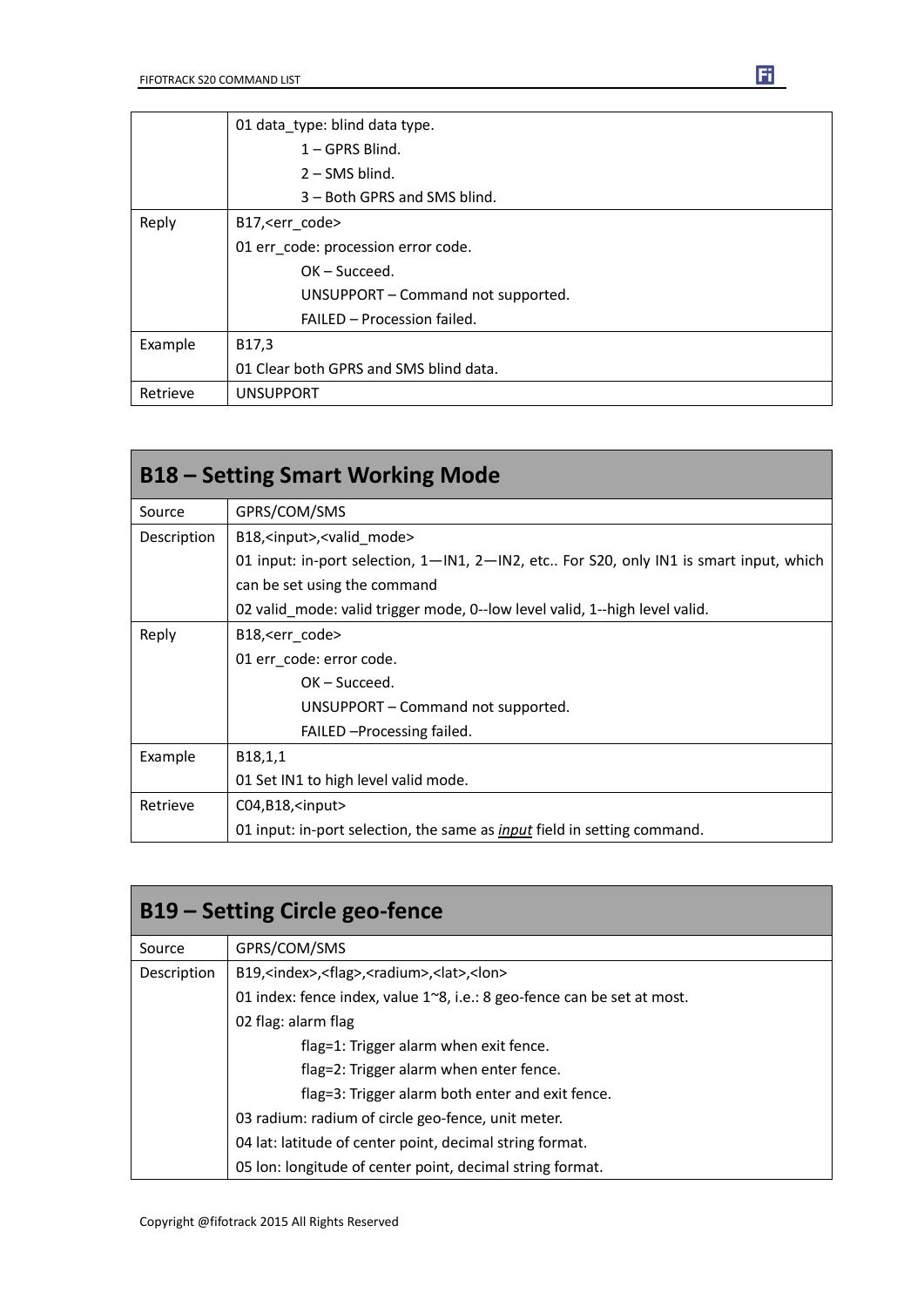|          | 06 When lat and lon are empty, current latitude and longitude is used, while GPS valid        |
|----------|-----------------------------------------------------------------------------------------------|
|          | signal is needed.                                                                             |
|          | 07 When flag, radium, lat, lon are empty, delete goe-fence specified by index; When           |
|          | index=0 or empty, delete all.                                                                 |
| Reply    | B19, <err code=""></err>                                                                      |
|          | 01 err_code: procession error code.                                                           |
|          | $OK - Succeed.$                                                                               |
|          | UNSUPPORT - Command not supported.                                                            |
|          | FAILED - Procession failed.                                                                   |
| Example  | B <sub>19</sub> , 1, 3, 200                                                                   |
|          | 01 Set the first circle geo-fence, centre point: current location, radium: 200m, output       |
|          | alarm both enter and exit fence.                                                              |
| Retrieve | $CO4, B19, \text{sindex}$                                                                     |
|          | 01 index: fence index, value $1^{\sim}8$ , the same as <i>index</i> field in setting command. |

| <b>B21 – Setting Fatigue Driving</b> |                                                                                       |
|--------------------------------------|---------------------------------------------------------------------------------------|
| Source                               | GPRS/COM/SMS                                                                          |
| Description                          | B21, <drowsy_time>,<rest_time></rest_time></drowsy_time>                              |
|                                      | 01 drowsy_time: Fatigue driving time, unit s, default 14400s.                         |
|                                      | 02 rest time: Minimum rest time after fatigue driving, unit s, default 1200s.         |
|                                      | 03 When <i>drowsy time</i> is set to 0, fatigue driving alarm is disabled.            |
|                                      | 04 The field rest time can be empty, while the default value is used.                 |
|                                      | 05 When <i>drowsy time</i> and rest time are empty, both values are set to default.   |
| Reply                                | B21, <err_code></err_code>                                                            |
|                                      | 01 err_code: procession error code.                                                   |
|                                      | $OK - Succeed.$                                                                       |
|                                      | UNSUPPORT - Command not supported.                                                    |
|                                      | FAILED - Procession failed.                                                           |
| Example                              | <b>B21</b>                                                                            |
|                                      | 01 Set fatigue driving time to the default value 14400s, and minimum rest time to the |
|                                      | default value 1200s.                                                                  |
| Retrieve                             | C04, B21                                                                              |

| <b>B23 – Setting Alarm Action</b> |                                                                                                                                               |
|-----------------------------------|-----------------------------------------------------------------------------------------------------------------------------------------------|
| Source                            | GPRS/COM/SMS                                                                                                                                  |
| Description                       | B23, <alm-code>,<gprs><sms><two-way-call><monitor-call><photo><an-idx></an-idx></photo></monitor-call></two-way-call></sms></gprs></alm-code> |
|                                   | 01 alm-code: Alarm type, refer to Appendix -A.                                                                                                |
|                                   | 02 GPRS: Disable/enable GPRS uploading.                                                                                                       |
|                                   | 03 SMS: Disable/enable SMS to SOS number.                                                                                                     |
|                                   | 04 two-way-call: Disable/enable SOS number dialing under two-way conversation, set to                                                         |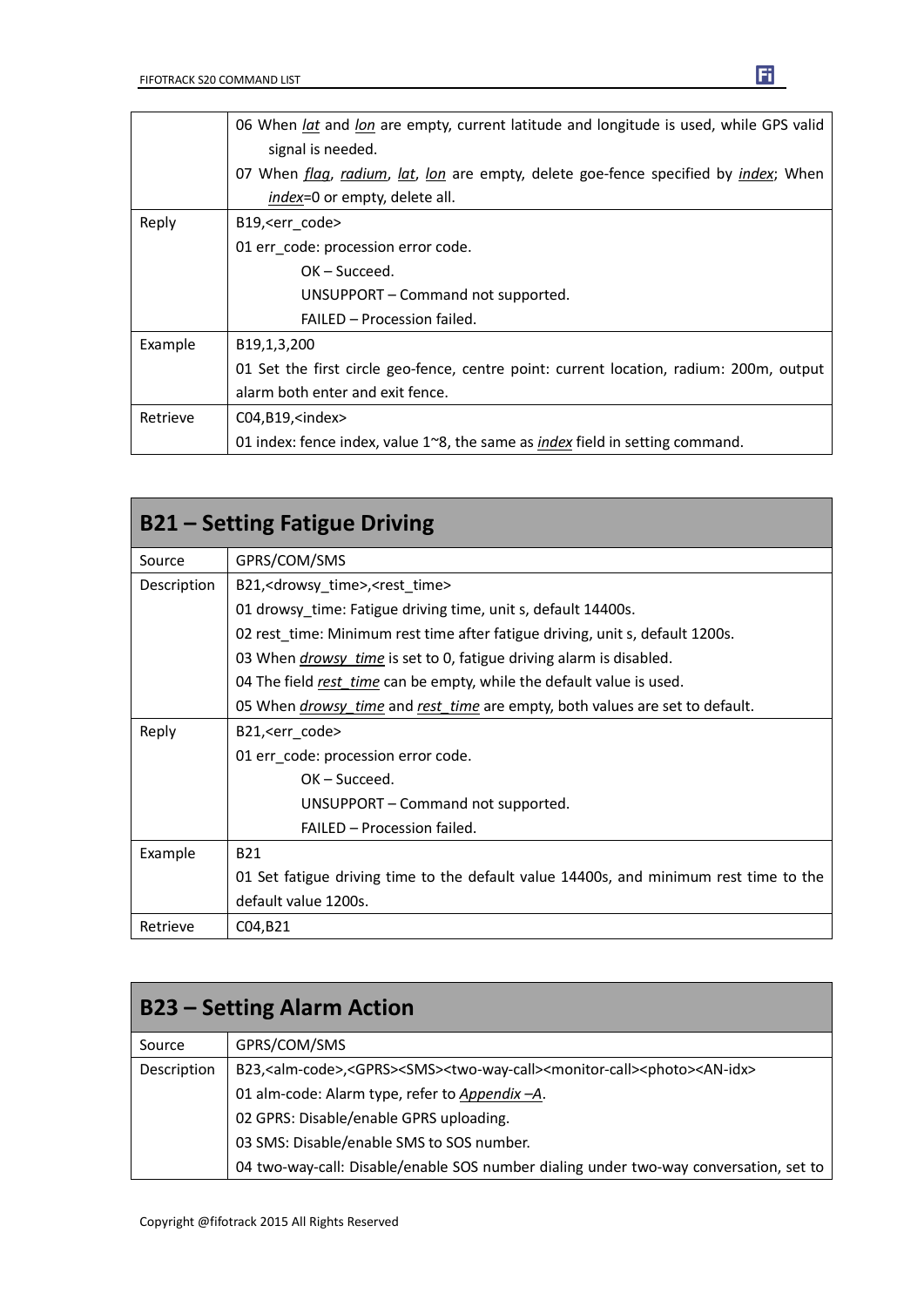|          | 0 for actual useage.                                                                               |
|----------|----------------------------------------------------------------------------------------------------|
|          | 05 monitor-call: Disable/enable SOS number dialing under monitor mode.                             |
|          | 06 photo: Disable/enable photographing, set to 0 for actual useage.                                |
|          | 07 AN-idx: Complicated action, value $1^{\circ}6$ , which corresponds to AN-idx field in B24       |
|          | command; AN is composed of a serial command sets, performing user define                           |
|          | operations; Refer to <b>B24</b> command for detail.                                                |
|          | 08 When both two-way-call and monitor-call are set, monitor-call is valid, while                   |
|          | two-way-call ignored.                                                                              |
|          | 09 two-way-call or monitor-call is valid when SOS number set, refer to B11 command for             |
|          | SOS number(s) setting.                                                                             |
| Reply    | B23, <err code=""></err>                                                                           |
|          | 01 err_code: procession error code.                                                                |
|          | $OK - Succeed.$                                                                                    |
|          | UNSUPPORT - Command not supported.                                                                 |
|          | FAILED - Procession failed.                                                                        |
| Example  | B23,2,110102                                                                                       |
|          | 01 Set action when SOS triggered:                                                                  |
|          | a Sending GPRS alarm data to platform.                                                             |
|          | b Sending alarm SMS with C01 format to SOS number.                                                 |
|          | c Dial SOS numbers under monitor mode.                                                             |
|          | d Perform operations which is defined by <b>B24</b>                                                |
| Retrieve | C04,B23, <alm-code></alm-code>                                                                     |
|          | 01 alm-code: Alarm type, refer to <i>Appendix-A</i> . The same as <i>alm-code</i> field in setting |
|          | command.                                                                                           |

| <b>B24 – Setting Complicated Alarm Action</b> |                                                                                                             |
|-----------------------------------------------|-------------------------------------------------------------------------------------------------------------|
| Source                                        | GPRS/COM/SMS                                                                                                |
| Description                                   | B24, <an-idx>,'#oper-1',<delay <math="">t&gt;,'#oper-2',</delay></an-idx>                                   |
|                                               | 01 The command defines complicated alarm action, "AN" for short; AN is used associated                      |
|                                               | with <b>B23</b> setting. When both AN-idx field in B23 command, and AN detail in B24 are                    |
|                                               | set, operation can be performed then.                                                                       |
|                                               | 02 AN-idx: AN index, value $1^{\circ}6$ , corresponds to $1^{\circ}6$ operation sets; It can be selected by |
|                                               | AN-idx field in B23 command.                                                                                |
|                                               | 03 #oper-[1,2]: Operation instruction, composed of a serial command(s). Maximum<br>length of 64 bytes.      |
|                                               | 04 delay_t: Delay time between adjoining operation, unit second. It means, tracker                          |
|                                               | performs operations defined by opera-1, delay delay t seconds, then perform opera-2                         |
|                                               | 05 The writing rule of <b>B24</b> :                                                                         |
|                                               | a Single quotes in front of and behind <i>oper-x</i> are needed, which is used to define                    |
|                                               | operation start                                                                                             |
|                                               | b <i>oper-x</i> is composed of commands sets, it is written in "Serial port (COM) Command                   |
|                                               | Format". For example, '#B12,1,1'                                                                            |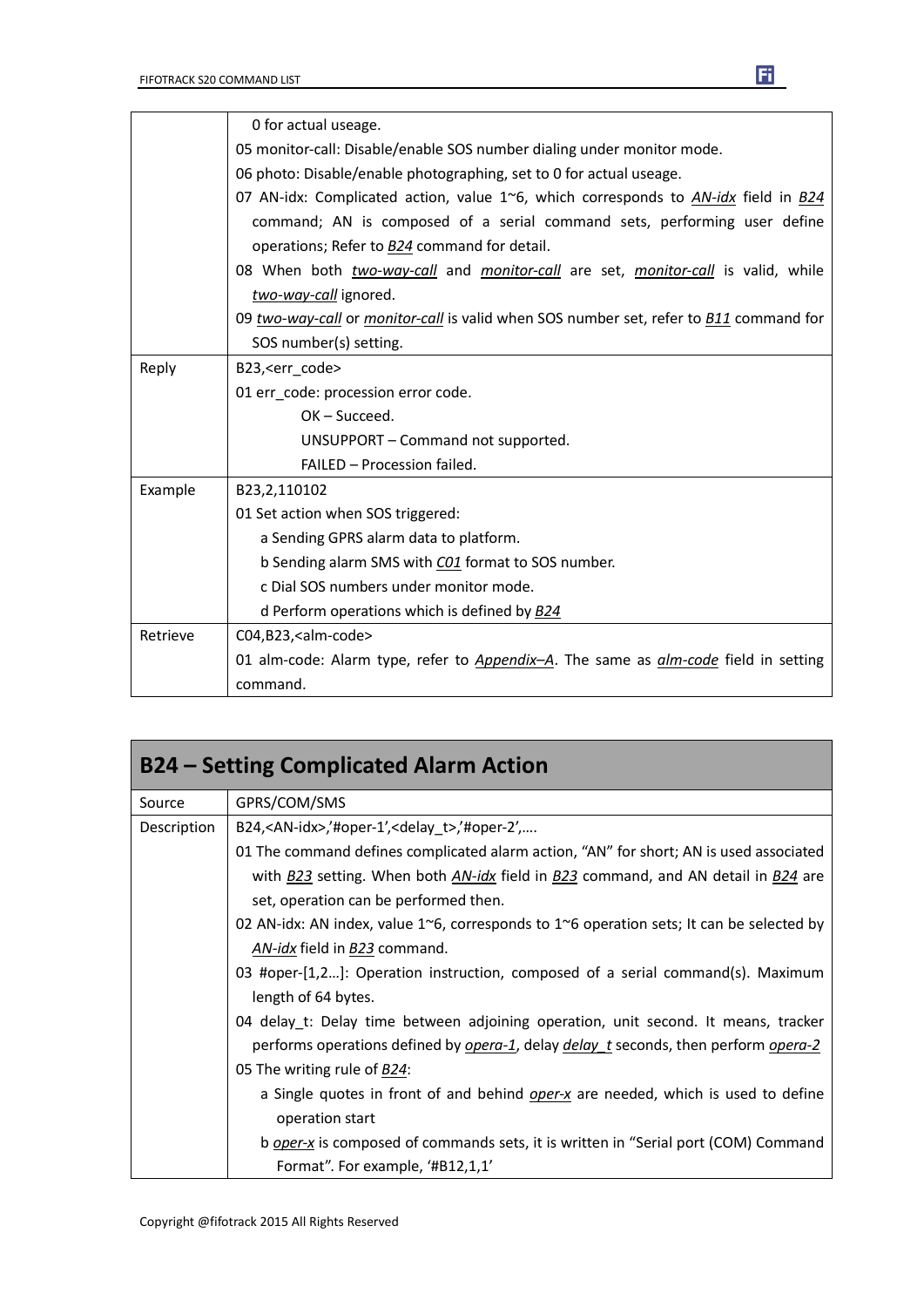|          | c <i>delay</i> t is written in digital directly, there is no single quote in front or behind |
|----------|----------------------------------------------------------------------------------------------|
|          | 06 The operation flow of AN action                                                           |
|          | a Tracker detects alarm occurring.                                                           |
|          | b Tracker checks whether AN-idx is selected in B23, and whether AN detail is set in          |
|          | B24.                                                                                         |
|          | c When both B23 and B24 are set, tracker performs operation defined by B24.                  |
| Reply    | B24, <err_code></err_code>                                                                   |
|          | 01 err_code: procession error code.                                                          |
|          | $OK - Succeed.$                                                                              |
|          | UNSUPPORT - Command not supported.                                                           |
|          | FAILED - Procession failed.                                                                  |
| Example  | B23,2,100003                                                                                 |
|          | B24,3,'#B12,1,1',3,'#B12,1,0'                                                                |
|          | 01 Tracker will upload GPRS package, and perform AN3 when SOS detected.                      |
|          | 02 When SOS detected, tracker uploads GPRS alarm package, set OUTPUT1 high level,            |
|          | delay 3s, and then set OUTPUT1 low level.                                                    |
| Retrieve | $CO4, B24, < AN-idx$                                                                         |
|          | 01 AN-idx: AN index, the same as AN-idx field in setting command                             |

| <b>B25 – Setting SMS Timing Tracking</b> |                                                                                             |
|------------------------------------------|---------------------------------------------------------------------------------------------|
| Source                                   | GPRS/COM/SMS                                                                                |
| Description                              | B25, <sms interval="">, <sos list=""></sos></sms>                                           |
|                                          | 01 sms_interval: SMS Tracking interval, unit: s, default: 0s; when sms interval==0,         |
|                                          | disable SMS timing tracking                                                                 |
|                                          | 02 The format of timing SMS is the same as CO1 reply                                        |
|                                          | 03 sos_list: SOS number list, value 1, 2, 3 or the combination of them. Tracking SMS will   |
|                                          | be sent to the SOS number(s) defined by sos_list; When sos_list is empty, tracking          |
|                                          | SMS will be sent to #1 number by default;                                                   |
|                                          | 04 After setting SMS timing tracking, it is suggested to set SOS number(s) using <b>B11</b> |
|                                          | command, to set time-zone using <b>B14</b> command.                                         |
| Reply                                    | B25, <err_code></err_code>                                                                  |
|                                          | 01 err_code: error code.                                                                    |
|                                          | $OK - Succeed.$                                                                             |
|                                          | UNSUPPORT - Command not supported.                                                          |
|                                          | FAILED - Processing failed.                                                                 |
| Example                                  | B25,120,23                                                                                  |
|                                          | 01 Enable SMS timing tracking, and set interval to 120s, tracking SMS will be sent to #2    |
|                                          | and #3 SOS numbers                                                                          |
| Retrieve                                 | C04, B25                                                                                    |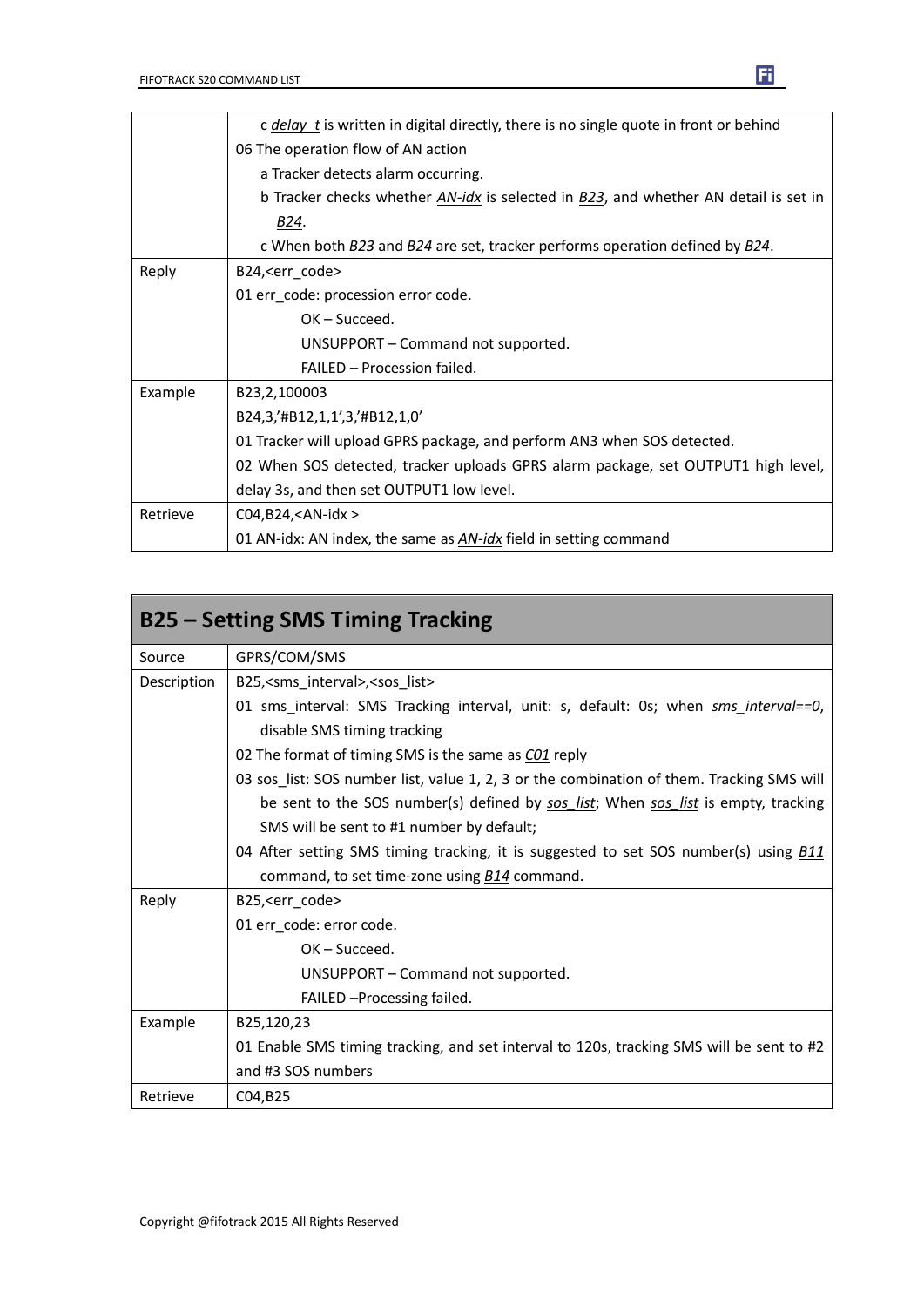| <b>B26 – Setting Alarm SMS Head String</b> |                                                                                             |
|--------------------------------------------|---------------------------------------------------------------------------------------------|
| Source                                     | GPRS/COM/SMS                                                                                |
| Description                                | B26, <alm-code>, <sms string=""></sms></alm-code>                                           |
|                                            | 01 alm-code: Alarm type, refer to Appendix -A.                                              |
|                                            | 02 sms string: SMS head string, 16 bytes length at most.                                    |
|                                            | 03 Refer to <i>Appendix-A</i> for default string.                                           |
| Reply                                      | B26, <err_code></err_code>                                                                  |
|                                            | 01 err_code: error code.                                                                    |
|                                            | $OK - Succeed.$                                                                             |
|                                            | UNSUPPORT – Command not supported.                                                          |
|                                            | FAILED - Processing failed.                                                                 |
| Example                                    | B26,2,HELP                                                                                  |
|                                            | 01 Set SMS head string of SOS to "HELP".                                                    |
| Retrieve                                   | C04,B26, <alm-code></alm-code>                                                              |
|                                            | 01 alm-code: Alarm type, refer to Appendix -A. The same as <i>alm-code</i> field in setting |
|                                            | command.                                                                                    |

| B27 – Setting Parameters of Harsh Acceleration Alarm |                                                                        |
|------------------------------------------------------|------------------------------------------------------------------------|
| Source                                               | GPRS/COM/SMS                                                           |
| Description                                          | B27, <speed var="">, <time lmt=""></time></speed>                      |
|                                                      | 01 speed var: maximum acceleration speed, unit km/h, default 0.        |
|                                                      | 02 time Imt: hard acceleration detection time, unit s, default 0.      |
|                                                      | 03 Refer to Appendix - A for alm-code of harsh accelerate              |
| Reply                                                | B27, < err code >                                                      |
|                                                      | 01 err code: procession error code.                                    |
|                                                      | $OK - Succeed.$                                                        |
|                                                      | UNSUPPORT – Command not supported.                                     |
|                                                      | FAILED - Procession failed.                                            |
| Example                                              | B27,40,2                                                               |
|                                                      | 01 Set hard acceleration parameters: 40km/h speed variation within 2s. |
| Retrieve                                             | C04, B27                                                               |

| B28 – Setting Parameters of Harsh Braking Alarm |                                                                                       |
|-------------------------------------------------|---------------------------------------------------------------------------------------|
| Source                                          | GPRS/COM/SMS                                                                          |
| Description                                     | B28, <speed var="">,<time lmt=""></time></speed>                                      |
|                                                 | 01 speed var: maximum decrease speed, unit km/h, default 0.                           |
|                                                 | 02 time_lmt: hard braking detection time, unit s, default 0.                          |
|                                                 | 03 When driving speed decrease beyond speed var, tracker triggers hard braking alarm. |
|                                                 | 04 Refer to Appendix - A for alm-code of harsh brake                                  |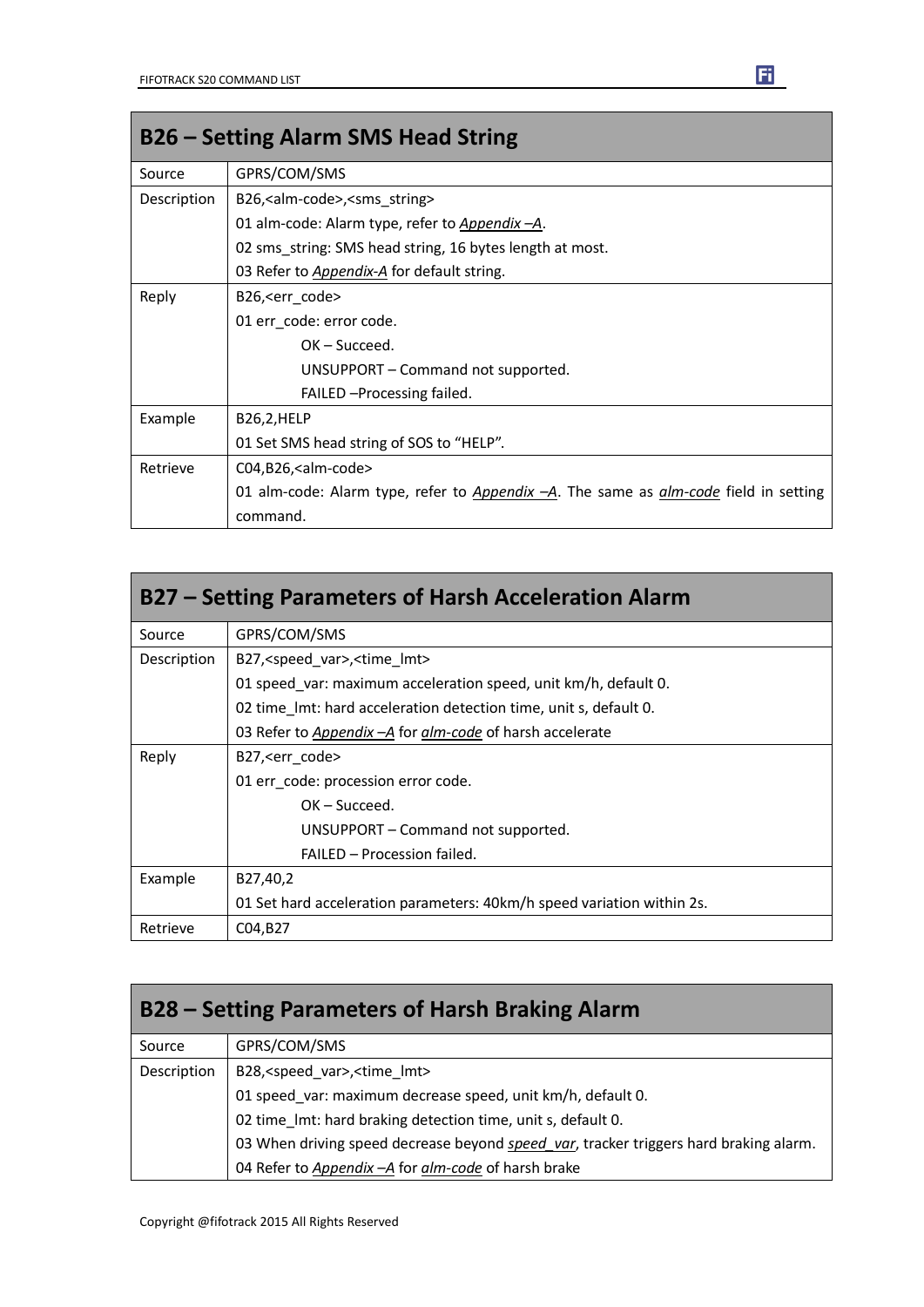| Reply    | B28, <err code=""></err>            |
|----------|-------------------------------------|
|          | 01 err_code: procession error code. |
|          | $OK - Succeed.$                     |
|          | UNSUPPORT - Command not supported.  |
|          | FAILED - Procession failed.         |
| Example  | Refer to example in B27             |
| Retrieve | C04, B28                            |

|             | <b>B31 - Setting SOS Number Attribute</b>                                                           |  |  |
|-------------|-----------------------------------------------------------------------------------------------------|--|--|
| Source      | GPRS/COM/SMS                                                                                        |  |  |
| Description | B31, <sos-num>,<two-way-call>,<monitor>,<pos-sms></pos-sms></monitor></two-way-call></sos-num>      |  |  |
|             | 01 Set SOS number attribute, refer to <b>B11</b> command for SOS number setting.                    |  |  |
|             | 02 sos-num: SOS index, value 1, 2, 3, which corresponds to SOS number set by <b>B11</b><br>command. |  |  |
|             | 03 two-way-call: attribute of two-way conversation.                                                 |  |  |
|             | 04 monitor: attribute of monitor-mode conversation.                                                 |  |  |
|             | 05 pos-sms: attribute of position SMS.                                                              |  |  |
|             | 06 Description of attribute:                                                                        |  |  |
|             | two-way-call: tracker picks up incoming phone-call in two-way conversation                          |  |  |
|             | mode.                                                                                               |  |  |
|             | monitor: tracker picks up incoming phone-call in monitor mode.                                      |  |  |
|             | pos-sms: Tracker sends position SMS after incoming phone-call ends. Refer to                        |  |  |
|             | C01 command for SMS format.                                                                         |  |  |
|             | 07 When both two-way-call and monitor are set, monitor is valid, i.e.: tracker picks up             |  |  |
|             | phone-call in monitor mode.                                                                         |  |  |
|             | 08 When the command string has only sos-num field, default attribute is set to                      |  |  |
|             | corresponding SOS number.                                                                           |  |  |
|             | 09 Default attribute of SOS number: two-way-call and pos-sms.                                       |  |  |
| Reply       | B31, <err_code></err_code>                                                                          |  |  |
|             | 01 err_code: procession error code.                                                                 |  |  |
|             | OK-Succeed.                                                                                         |  |  |
|             | UNSUPPORT - Command not supported.                                                                  |  |  |
|             | FAILED - Procession failed.                                                                         |  |  |
| Example     | B31,1,1,1,1                                                                                         |  |  |
|             | 01 Set attribute of the first SOS number: tracker automatically picks up incoming                   |  |  |
|             | phone-call under monitor mode, reply a position SMS.                                                |  |  |
| Retrieve    | C04,B31, <sos-num></sos-num>                                                                        |  |  |
|             | 01 sos-num: SOS index, value 1, 2, 3. The same as sos-num field in setting command.                 |  |  |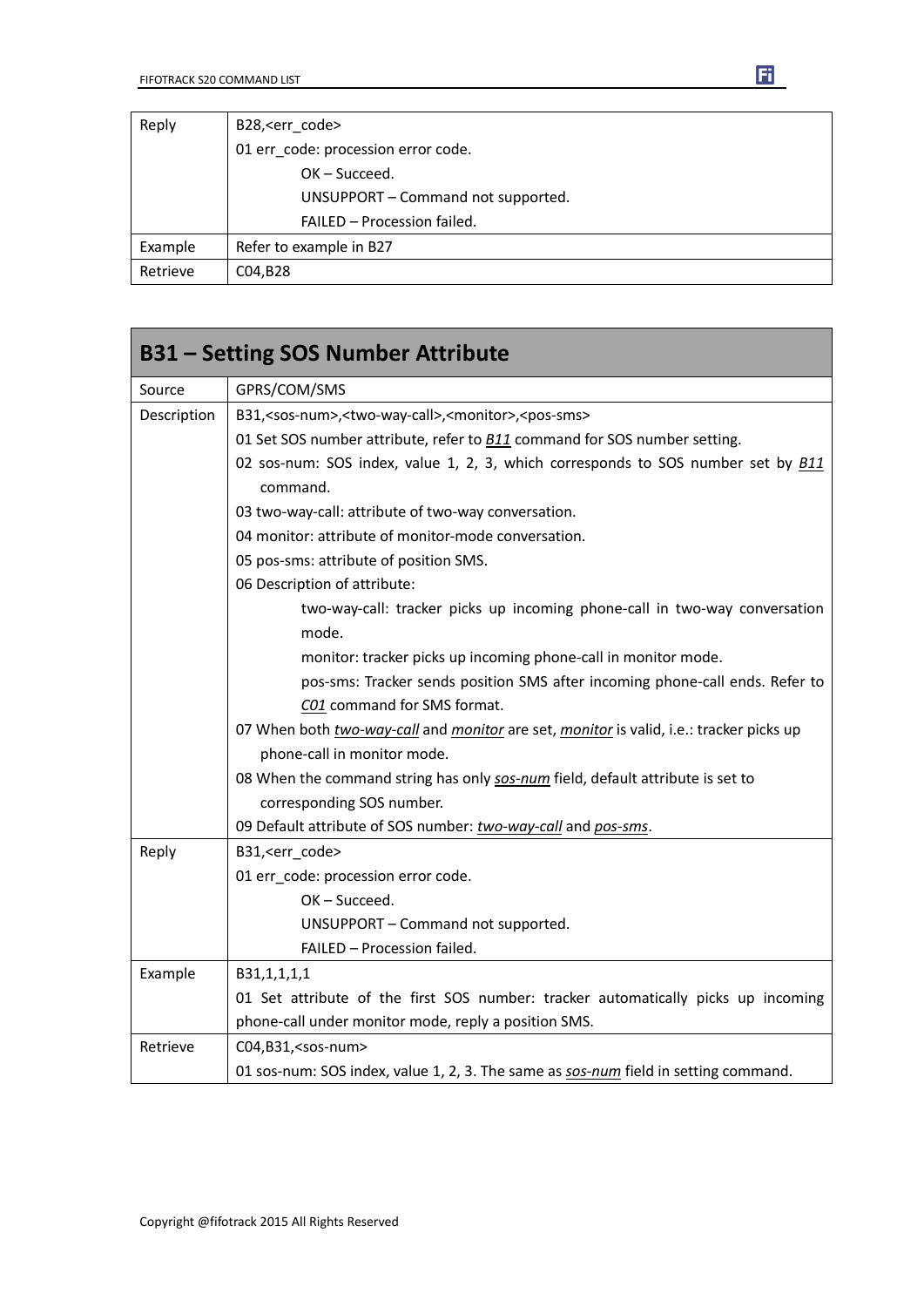| <b>B33 – Setting Maximum Idle Time</b> |                                                                                         |  |  |
|----------------------------------------|-----------------------------------------------------------------------------------------|--|--|
| Source                                 | GPRS/COM/SMS                                                                            |  |  |
| Description                            | B33, <idle_time></idle_time>                                                            |  |  |
|                                        | 01 idle_time: maximum idle time, unit: s, default 0s. This parameter should be greater  |  |  |
|                                        | than 120s.                                                                              |  |  |
|                                        | 02 idle definition: ACC ON, but no speed, which means engine running under idle mode.   |  |  |
|                                        | 03 When idle mode detected, tracker starts idle time counter, and triggers Idling Alarm |  |  |
|                                        | (alm_code=35), if counter exceeds idle_time.                                            |  |  |
| Reply                                  | B33, <err_code></err_code>                                                              |  |  |
|                                        | 01 err code: procession error code.                                                     |  |  |
|                                        | $OK - Succeed.$                                                                         |  |  |
|                                        | UNSUPPORT – Command not supported.                                                      |  |  |
|                                        | FAILED - Procession failed.                                                             |  |  |
| Example                                | B33,600                                                                                 |  |  |
|                                        | 01 Set maximum idle time to 600s                                                        |  |  |
| Retrieve                               | C04, B33                                                                                |  |  |

|             |                                                                                              | B34 – Setting Voltage Range for AD Port            |                                    |                                                                  |                                                                                    |
|-------------|----------------------------------------------------------------------------------------------|----------------------------------------------------|------------------------------------|------------------------------------------------------------------|------------------------------------------------------------------------------------|
| Source      |                                                                                              | GPRS/COM/SMS                                       |                                    |                                                                  |                                                                                    |
| Description | B34, <index>,<min volt="">,<max volt="">,<filter-option></filter-option></max></min></index> |                                                    |                                    |                                                                  |                                                                                    |
|             | 01 index: AD port index, value 1, which corresponds to AD1                                   |                                                    |                                    |                                                                  |                                                                                    |
|             | 02 min_volt: AD port voltage when external input is 0%, unit V                               |                                                    |                                    |                                                                  |                                                                                    |
|             |                                                                                              |                                                    |                                    | 03 max volt: AD port voltage when external input is 100%, unit V |                                                                                    |
|             |                                                                                              | 04 filter-option: filter option for AD sample data |                                    |                                                                  |                                                                                    |
|             |                                                                                              |                                                    |                                    |                                                                  | filter-option==0 (default): When external power exists, sample AD data and upload  |
|             |                                                                                              |                                                    |                                    |                                                                  | real-time; When external power disconnected, keeping the last sample value, and    |
|             |                                                                                              | upload to server                                   |                                    |                                                                  |                                                                                    |
|             |                                                                                              |                                                    |                                    |                                                                  | filter-option==2: upload AD sample data real-time, ignoring ACC and external power |
|             | status                                                                                       |                                                    |                                    |                                                                  |                                                                                    |
|             |                                                                                              | 05 Default value for AD input                      |                                    |                                                                  |                                                                                    |
|             | port                                                                                         | min_volt/V                                         | max_volt/V                         | filter-option                                                    | <b>Description</b>                                                                 |
|             | AD1                                                                                          | $\Omega$                                           | 5                                  | 0                                                                | Get sample data according to                                                       |
|             |                                                                                              |                                                    |                                    |                                                                  | external power status                                                              |
| Reply       |                                                                                              | B34, <err code=""></err>                           |                                    |                                                                  |                                                                                    |
|             | 01 err code: procession error code.                                                          |                                                    |                                    |                                                                  |                                                                                    |
|             |                                                                                              | OK-Succeed.                                        |                                    |                                                                  |                                                                                    |
|             |                                                                                              |                                                    | UNSUPPORT - Command not supported. |                                                                  |                                                                                    |
|             |                                                                                              |                                                    | FAILED - Procession failed.        |                                                                  |                                                                                    |
| Example     | B34,1,0,5.0                                                                                  |                                                    |                                    |                                                                  |                                                                                    |
|             | 01 Setting voltage range of AD1 to [0,5]V, getting sample data when external power           |                                                    |                                    |                                                                  |                                                                                    |
|             |                                                                                              |                                                    |                                    | exist, keeping sample data when external power disconnected      |                                                                                    |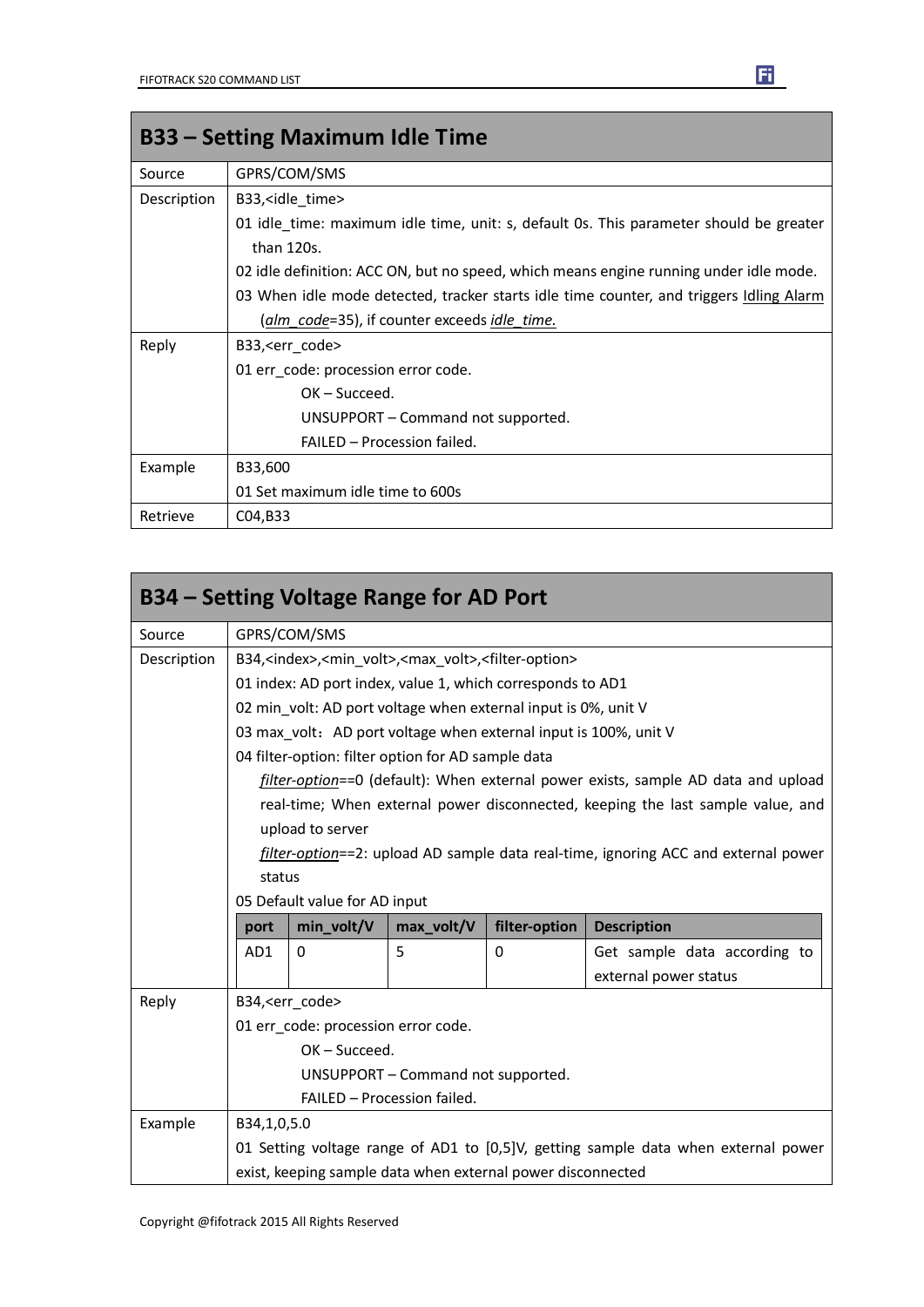Retrieve | C04,B34,<index>

|             | <b>B80 – Setting Fuel Theft/Filling Alarm</b>                                                                          |
|-------------|------------------------------------------------------------------------------------------------------------------------|
| Source      | GPRS/COM/SMS                                                                                                           |
| Description | B80, <ad-idx>, <theft-percentage>, <filling -percentage="">, <use-acc></use-acc></filling></theft-percentage></ad-idx> |
|             | 01 The command is used for AD fuel sensor, such as AS10; Besides, it is valid on regular                               |
|             | tank only at present.                                                                                                  |
|             | 02 ad-idx: AD channel which connects to fuel sensor, value $1/2$ ; If $ad$ -idx==0, disable fuel                       |
|             | theft/filling function.                                                                                                |
|             | 03 theft-percentage: Fuel theft percentage, unit %, tracker will send alarm when the fuel                              |
|             | level decrement exceeds the setting value. If theft-percentage==0 or field empty,                                      |
|             | disable fuel theft alarm.                                                                                              |
|             | 04 filling-percentage: Fuel filling percentage, unit %, tracker will send alarm when the                               |
|             | fuel level increment exceeds the setting value. If <i>filling-percentage==0</i> or filed empty,                        |
|             | disable fuel filling alarm.                                                                                            |
|             | 05 use-acc: Whether tracker connects to ACC or not. To get better calculation result, it is                            |
|             | suggested to connect IN2 to ACC. If use-acc field empty, by default, it is regarded that                               |
|             | ACC connected.                                                                                                         |
| Reply       | B80, <err_code></err_code>                                                                                             |
|             | 01 err_code: procession error code.                                                                                    |
|             | OK-Succeed.                                                                                                            |
|             | UNSUPPORT - Command not supported.                                                                                     |
|             | FAILED - Procession failed.                                                                                            |
| Example     | B80,1,5                                                                                                                |
|             | 01 Enable fuel theft alarm calculated based on AD1; When fuel level decrement exceed                                   |
|             | 5%, tracker sends theft alarm                                                                                          |
|             | 02 Disable fuel filling alarm                                                                                          |
|             | 03 IN2 connects to ACC                                                                                                 |
| Retrieve    | C04,B80                                                                                                                |

|             | <b>B81 - Setting Fuel Level Alarm</b>                                                                                                                                                                              |
|-------------|--------------------------------------------------------------------------------------------------------------------------------------------------------------------------------------------------------------------|
| Source      | GPRS/COM/SMS                                                                                                                                                                                                       |
| Description | B81, <ad-idx>,<low-percentage>,<high-percentage></high-percentage></low-percentage></ad-idx>                                                                                                                       |
|             | 01 The command is used for AD fuel sensor, such as AS10; Besides, it is valid on regular<br>tank only at present.                                                                                                  |
|             | 02 ad-idx: AD channel which connects to fuel sensor, value $1/2$ ; If $ad$ -idx==0, disable fuel<br>level detection.                                                                                               |
|             | 03 low-percentage: Percentage of low fuel level, unit %, tracker will send alarm when the<br>fuel level is lower than the setting value. If low-percentage==0 or field empty, disable<br>low fuel level detection. |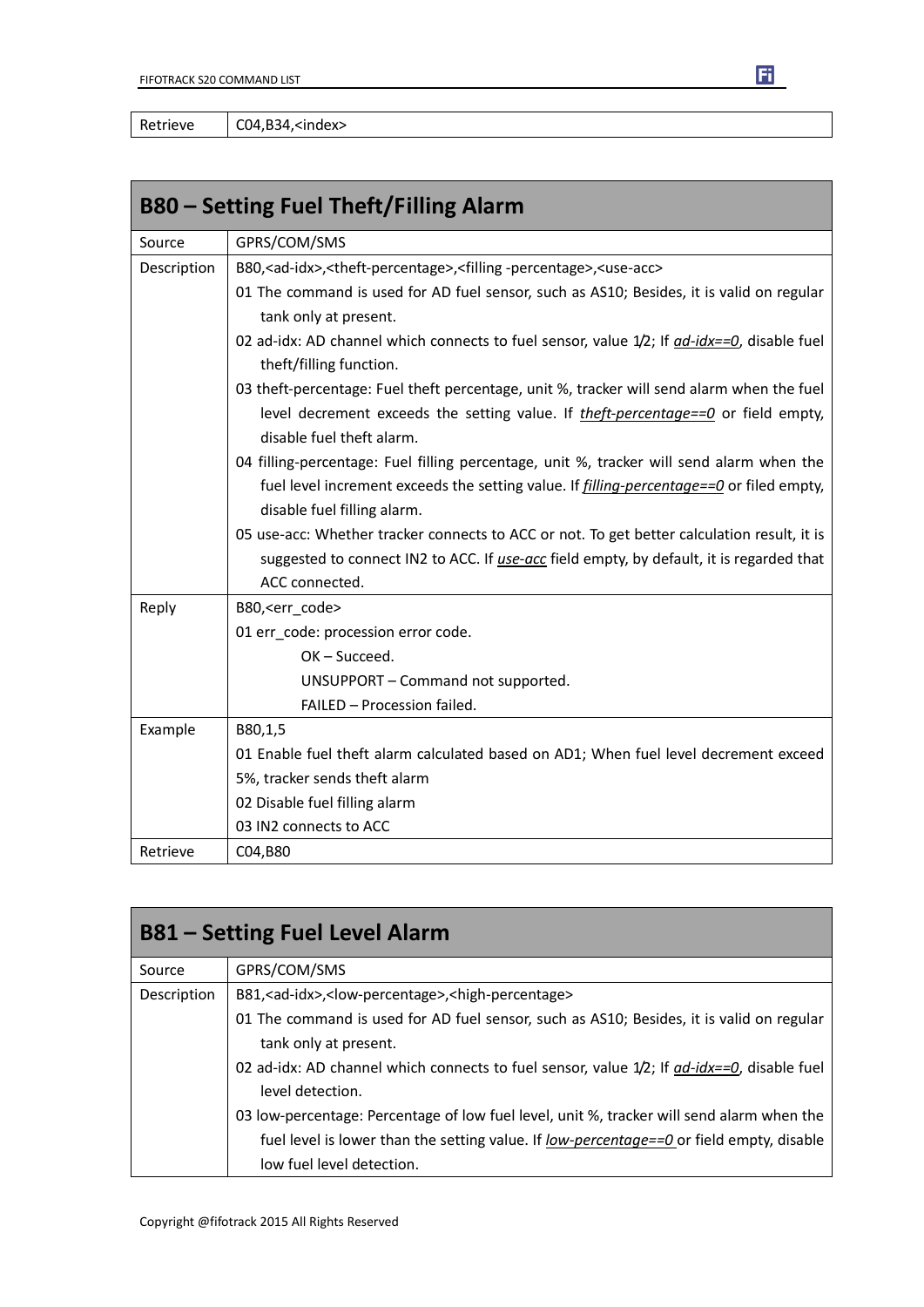|          | 04 high-percentage: Percentage of high fuel level, unit %, tracker will send alarm when           |
|----------|---------------------------------------------------------------------------------------------------|
|          | the fuel level is higher than the setting value. If $high\text{-}percentage == 0$ or filed empty, |
|          | disable high fuel level detection.                                                                |
| Reply    | B81, <err code=""></err>                                                                          |
|          | 01 err code: procession error code.                                                               |
|          | $OK - Succeed.$                                                                                   |
|          | UNSUPPORT - Command not supported.                                                                |
|          | FAILED - Procession failed.                                                                       |
| Example  | B81,1,15,80                                                                                       |
|          | 01 Enable low and high fuel level detection calculated based on AD1                               |
|          | 02 When fuel level is lower than 15%, tracker sends alarm                                         |
|          | 03 When fuel level is higher than 80%, tracker sends alarm                                        |
| Retrieve | C04,B81                                                                                           |

|             | <b>B82 – Enable/Disable Fuel Consumption Statistics</b>                                                                                                                                                   |
|-------------|-----------------------------------------------------------------------------------------------------------------------------------------------------------------------------------------------------------|
| Source      | GPRS/COM/SMS                                                                                                                                                                                              |
| Description | B82, <ad-idx>, <use-acc>, <add-theft>, <clear></clear></add-theft></use-acc></ad-idx>                                                                                                                     |
|             | 01 The command is used for AD fuel sensor, such as AS10; Besides, it is valid on regular<br>tank only at present.                                                                                         |
|             | 02 ad-idx: AD channel which connects to fuel sensor, value 1/2; If <i>ad-idx==0</i> , disable fuel<br>consumption statistics.                                                                             |
|             | 03 use-acc: Whether tracker connects to ACC or not. To get better calculation result, it is<br>suggested to connect IN2 to ACC. If use-acc field empty, by default, it is regarded that<br>ACC connected. |
|             | 04 add-theft: 1-- The amount of oil reduced by theft is added to total fuel consumption<br>(default); 0-- The amount of oil reduced by theft is excluded from total fuel<br>consumption.                  |
|             | 05 clear: 0-Keep current fuel consumption data unchanged; 1-Clear current<br>consumption data, and calculated from 0                                                                                      |
|             | 06 After fuel consumption statistics enabled, fuel consumption data is packed in<br>fuel consume field in GPRS protocol.                                                                                  |
| Reply       | B82, <err code=""></err>                                                                                                                                                                                  |
|             | 01 err code: procession error code.                                                                                                                                                                       |
|             | OK-Succeed.                                                                                                                                                                                               |
|             | UNSUPPORT - Command not supported.                                                                                                                                                                        |
|             | FAILED - Procession failed.                                                                                                                                                                               |
| Example     | B82,1,1,1,1                                                                                                                                                                                               |
|             | 01 Enable fuel consumption statistics calculated based on AD1; tracker connects to ACC                                                                                                                    |
|             | via IN2; All amount, including fuel theft amount, will be statistics into total consumption;                                                                                                              |
|             | After commands sent, tracker clear current consumption data, and re-calculates from 0.                                                                                                                    |
| Retrieve    | C04,B82                                                                                                                                                                                                   |
|             | Reply: B82, <ad-idx>, <use-acc>, <add-theft></add-theft></use-acc></ad-idx>                                                                                                                               |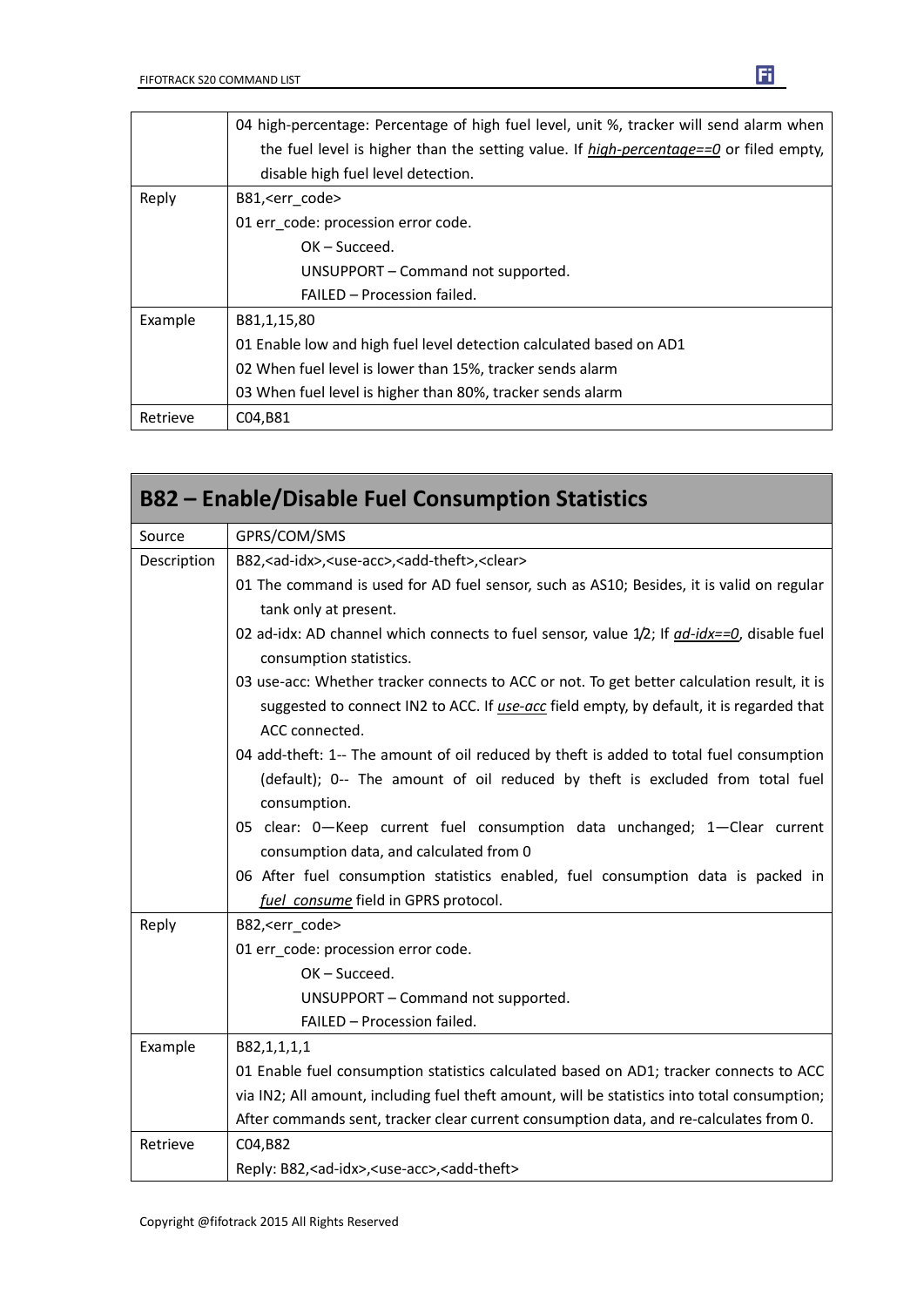|             | <b>B90 - Reset Tracker or Module</b> |
|-------------|--------------------------------------|
| Source      | GPRS/COM/SMS                         |
| Description | B90,< select >                       |
|             | 01 select: option                    |
|             | $=1$ : Reset tracker.                |
|             | =2: Reset GPS module.                |
|             | =3: Reset GSM module.                |
| Reply       | B90, <err_code></err_code>           |
|             | 01 err_code: procession error code.  |
|             | $OK - Succeed.$                      |
|             | UNSUPPORT - Command not supported.   |
|             | FAILED - Procession failed.          |
| Example     | B90,1                                |
|             | 01 Reset tracker.                    |
| Retrieve    | <b>UNSUPPORT</b>                     |

|             | <b>B91 – Setting Parameters to Default</b>                                      |
|-------------|---------------------------------------------------------------------------------|
| Source      | GPRS/COM/SMS                                                                    |
| Description | B91                                                                             |
|             | 01 After command is set, all system parameters (except SMS password) are set to |
|             | default.                                                                        |
| Reply       | B91, <err code=""></err>                                                        |
|             | 01 err code: procession error code.                                             |
|             | $OK - Succeed.$                                                                 |
|             | UNSUPPORT - Command not supported.                                              |
|             | FAILED - Procession failed.                                                     |
| Example     | B91                                                                             |
| Retrieve    | <b>UNSUPPORT</b>                                                                |

|             | B94 – Turn on/off LED Display               |
|-------------|---------------------------------------------|
| Source      | GPRS/COM/SMS                                |
| Description | B94, <led-on></led-on>                      |
|             | 01 led-on: 1--turn on LED, 0--turn off LED. |
|             | 02 Default, led-on=1.                       |
| Reply       | B94, <err code=""></err>                    |
|             | 01 err_code: procession error code.         |
|             | $OK - Succeed.$                             |
|             | UNSUPPORT - Command not supported.          |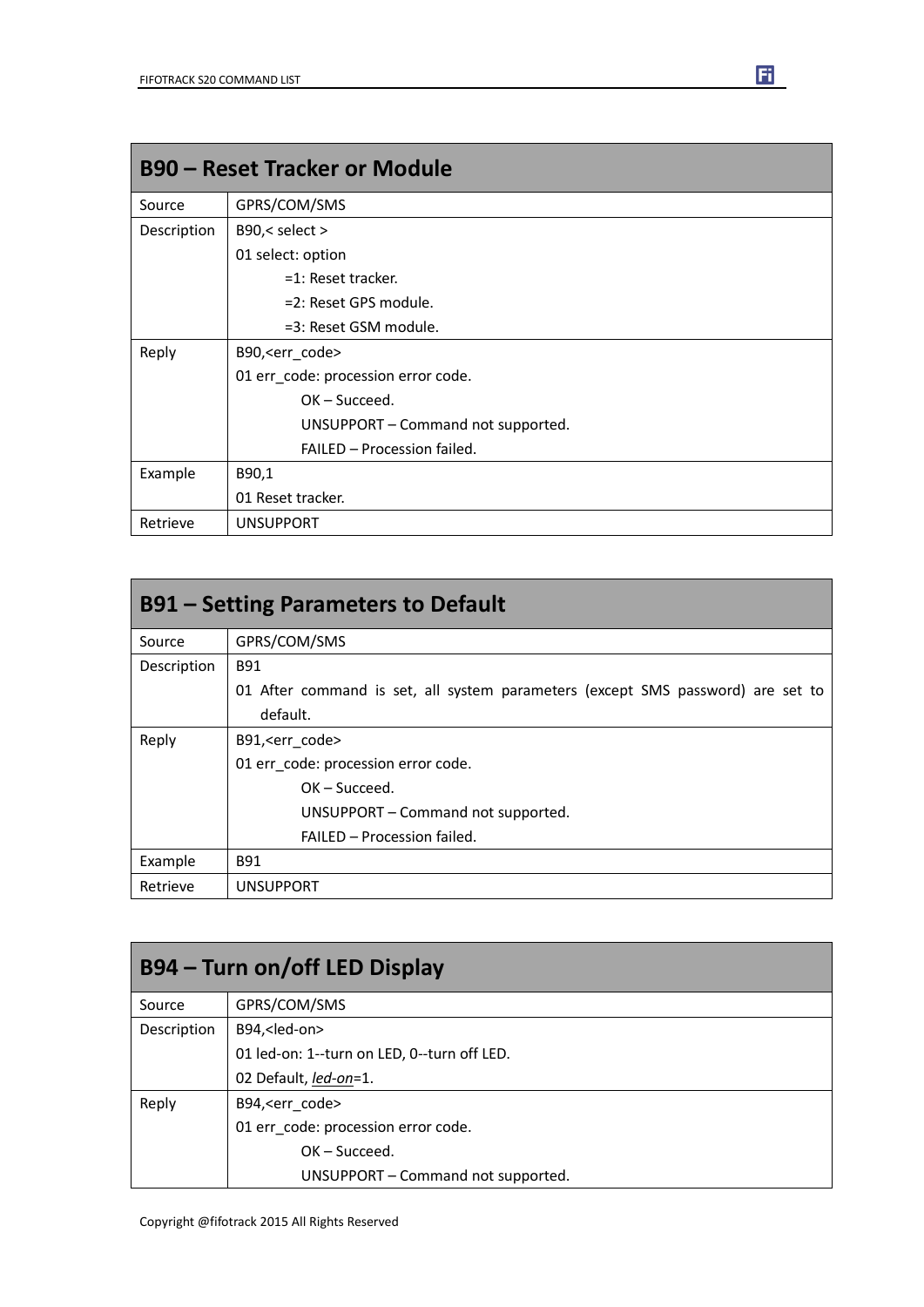|          | FAILED - Procession failed.     |
|----------|---------------------------------|
| Example  | <b>B94</b>                      |
|          | 01 Set LED to default: turn on. |
| Retrieve | C04,B94                         |

|             | <b>B98 - Setting Lower Power Parameters</b>                                        |                                                                                         |                |  |
|-------------|------------------------------------------------------------------------------------|-----------------------------------------------------------------------------------------|----------------|--|
| Source      | GPRS/COM/SMS                                                                       |                                                                                         |                |  |
| Description | B98, <low_pwr_v>,<low_recovery_v>,<control></control></low_recovery_v></low_pwr_v> |                                                                                         |                |  |
|             | 01 The command is used to set the parameters of low external power alarm           |                                                                                         |                |  |
|             | 02 low_pwr_v: Low power alarm voltage, unit V; When external power input is lower  |                                                                                         |                |  |
|             | than low pwr v, tracker sends "Low Ext-Power" alarm, and cuts off power supply if  |                                                                                         |                |  |
|             | control==1, in order to protect auto battery.                                      |                                                                                         |                |  |
|             |                                                                                    | 03 low_recovery_v: External power recovery voltage, unit V; When external power input   |                |  |
|             |                                                                                    | is higher than low recovery v it is regards that external power is normal; tracker      |                |  |
|             |                                                                                    | clears "Low Ext-Power" flag, and restore external power supply if control==1.           |                |  |
|             |                                                                                    | 04 control: 1-cut off external power supply when external input is lower than           |                |  |
|             |                                                                                    | low pwr v, and restore supply when external input higher than low recovery v, it is     |                |  |
|             |                                                                                    | used to protect auto battery; 0(default)-Disable auto battery protection.               |                |  |
|             |                                                                                    | 05 It is suggested to set parameters which (low recovery $v - low$ pwr v) >= 0.5V       |                |  |
|             |                                                                                    | 06 Default settings for 12V or 24V auto battery, as below table:                        |                |  |
|             |                                                                                    |                                                                                         |                |  |
|             |                                                                                    | low_pwr_v                                                                               | low_recovery_v |  |
|             | 12V Auto Battery                                                                   | 11.5V                                                                                   | 12.5V          |  |
|             | 24V Auto Battery                                                                   | 23.5V                                                                                   | 24.5V          |  |
| Reply       | B98, <err_code></err_code>                                                         |                                                                                         |                |  |
|             | 01 err_code: procession error code.                                                |                                                                                         |                |  |
|             | OK-Succeed.                                                                        |                                                                                         |                |  |
|             |                                                                                    | UNSUPPORT - Command not supported.                                                      |                |  |
|             | FAILED - Procession failed.                                                        |                                                                                         |                |  |
| Example     | B98,11.5,12.5                                                                      |                                                                                         |                |  |
|             |                                                                                    | 01 Setting low external threshold to 11.5V, and recovery voltage to 12.5V, auto battery |                |  |
|             |                                                                                    | protection is disabled, tracker is always powered from external supply.                 |                |  |
|             | B98,0,0,1                                                                          |                                                                                         |                |  |
|             |                                                                                    | 01 Setting adaptive low external parameters, tracker judges voltage automatically, and  |                |  |
|             | cuts off when low external input.                                                  |                                                                                         |                |  |

| <b>B99 – OTA using FTP Server</b> |                                                                                                                                                                                |
|-----------------------------------|--------------------------------------------------------------------------------------------------------------------------------------------------------------------------------|
| Source                            | GPRS/COM/SMS                                                                                                                                                                   |
| Description                       | B99, <file_name>,<option>,<ftp_address>,<ftp_port>,<ftp_loginid>,<ftp_loginpwd>,<apn< td=""></apn<></ftp_loginpwd></ftp_loginid></ftp_port></ftp_address></option></file_name> |

 $\mathbf{r}$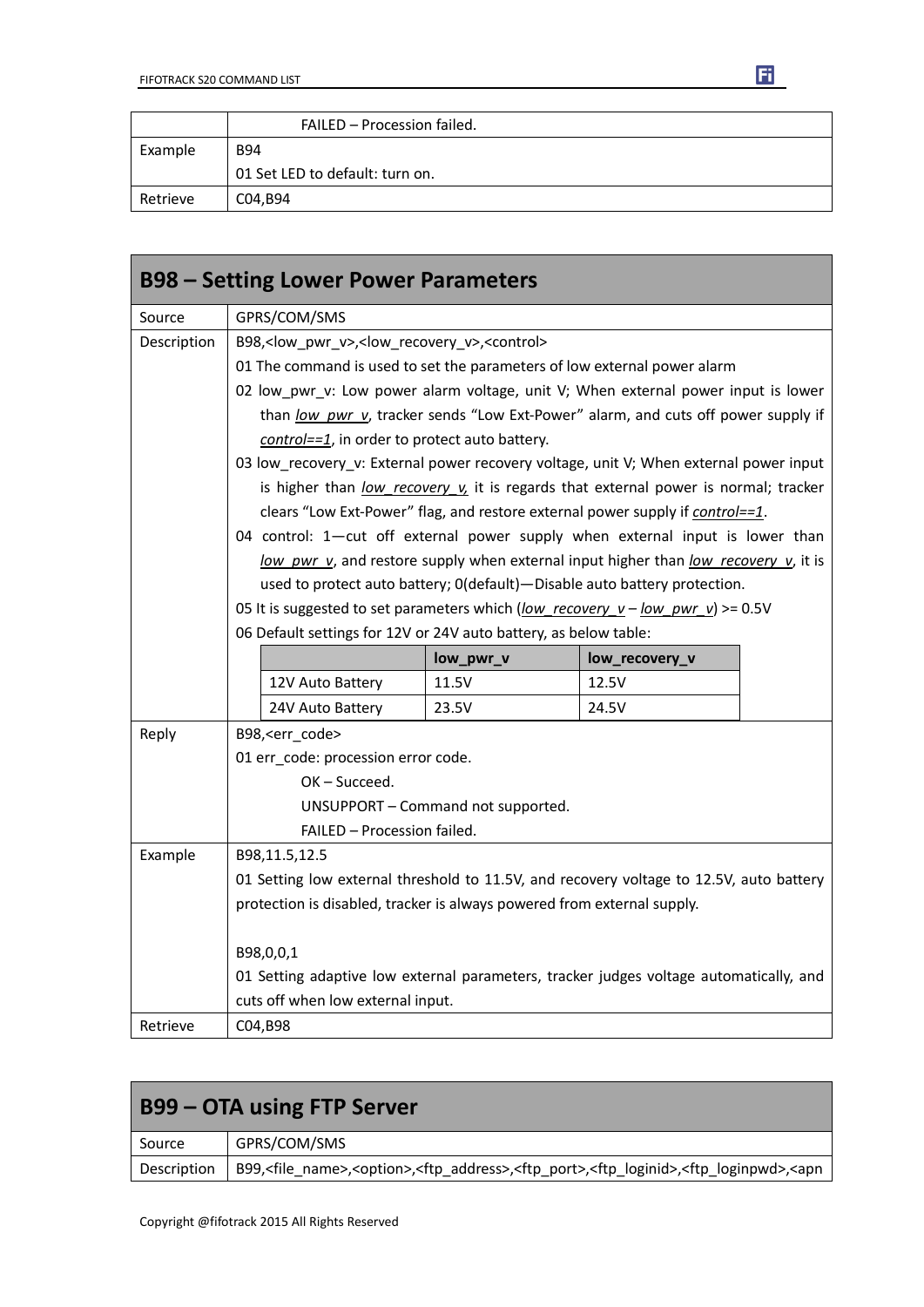|          |                   | >, <apn_name>,<apn_pwd></apn_pwd></apn_name>                                                 |
|----------|-------------------|----------------------------------------------------------------------------------------------|
|          |                   | 01 file_name: file name for OTA, should be "xxx.bin" format                                  |
|          |                   | 02 option: option for OTA, when the field empty, using default setting                       |
|          | option            | <b>Description</b>                                                                           |
|          | 0(default)        | Normal OTA, tracker check whether <i>file name</i> match current version                     |
|          |                   | or not                                                                                       |
|          | $\mathbf{1}$      | Mandatory OTA, tracker doesn't check file name                                               |
|          |                   | 03 ftp address: FTP server address, default 47.88.17.17                                      |
|          |                   | 04 ftp_port: FTP server port, default 21                                                     |
|          |                   | 05 ftp_loginid, ftp_loginpwd: FTP login user-name and password, when fields empty,           |
|          |                   | using default account on 47.88.17.17                                                         |
|          |                   | 06 apn, apn_name, apn_pwd: APN setting for FTP connection, default, tracker using the        |
|          |                   | same setting as <b>BO1</b> command                                                           |
|          |                   | 07 After B99 command received, tracker matches <i>file name</i> to current firmware version, |
|          |                   | and starts OTA according to result                                                           |
|          |                   | 08 During OTA operation, tracker will disconnect from tracking server, stop timing           |
|          |                   | uploading/photographing.                                                                     |
|          |                   | 09 The timeout for FTP OTA is 15 mins, when exceed, tracker will restart automatically,      |
|          |                   | and connect to tracking server                                                               |
|          |                   | 10 External power connection is needed during OTA operation, it is used for tracking         |
|          |                   | reboot after OTA finished                                                                    |
| Reply    | B99, < err_str>   |                                                                                              |
|          |                   | 01 err_str: Error code, string format                                                        |
|          |                   | "Invalid BIN file" - <i>file name</i> doesn't match current firmware version                 |
|          |                   | "No ext-pwr, Please Connect in 15mins" - External power disconnect                           |
|          |                   | "The Same Version" - file_name has the same version to current firmware                      |
|          |                   | version                                                                                      |
|          |                   | "OK" - OTA start                                                                             |
| Example  | B99.S20-V1.09.bin |                                                                                              |
|          |                   | 01 Start OTA, tracker will connect to 47.88.17.17:21, using default FTP account for file     |
|          | download          |                                                                                              |
|          |                   |                                                                                              |
|          |                   | B99,S20-V1.09.bin,1, 120.24.95.123,9208,klone,klone@@2017                                    |
|          | 01                | Start OTA, tracker will connect to 120.24.95.123:9208, and upgrade to                        |
|          | "S20-V1.09.bin"   |                                                                                              |
|          |                   | 02 The login name and password of FTP server is "klone" and "klone@@2017"                    |
| Retrieve |                   |                                                                                              |

| C01 – Retrieve Position Information |                                                            |
|-------------------------------------|------------------------------------------------------------|
| Source                              | COM/SMS/GPRS                                               |
| Description                         | CO1                                                        |
|                                     | 01 After command is set, tracker sends a position message. |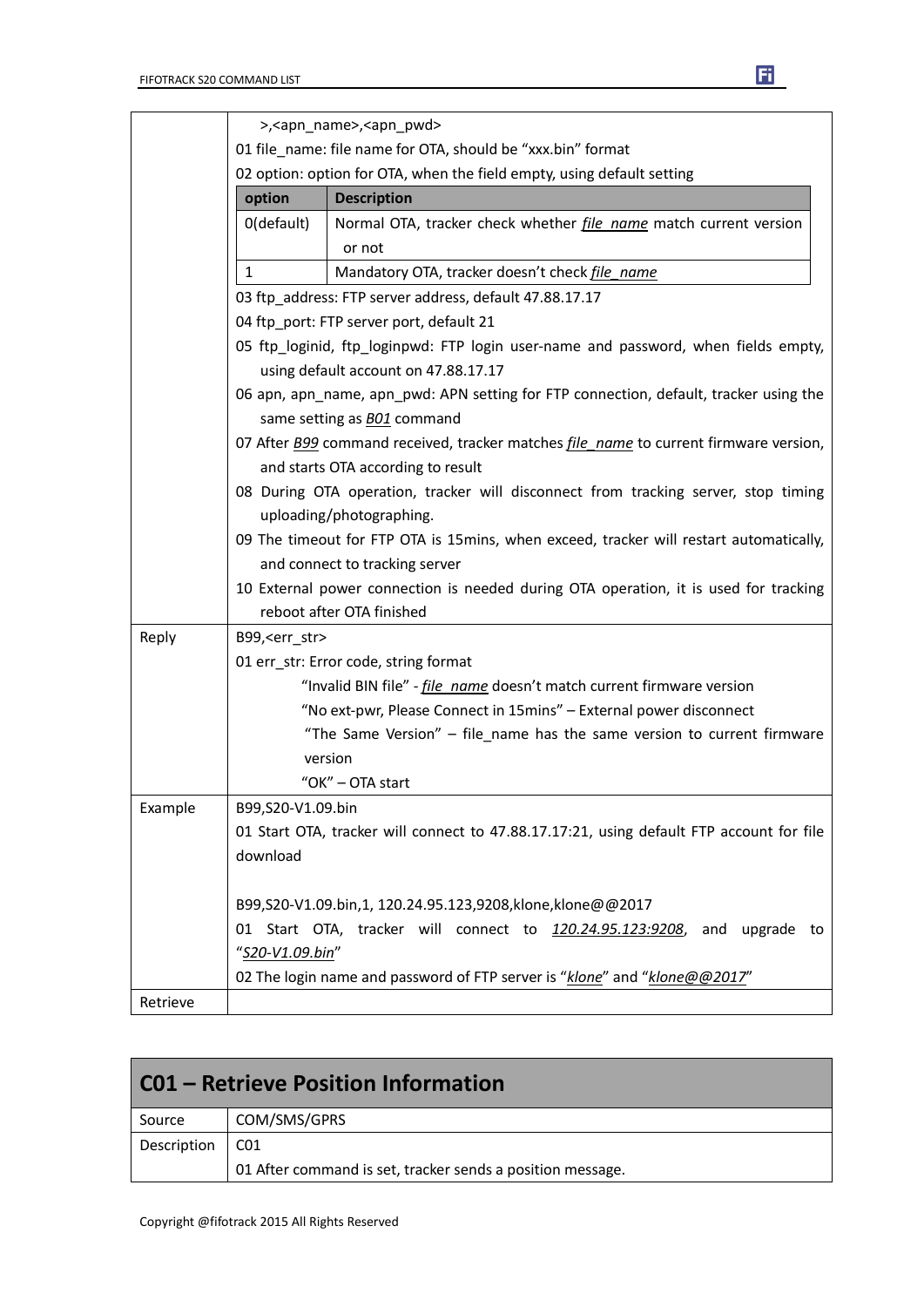|          | 02 When alarm detected, tracker sends alarm SMS with C01 format automatically, to all                                     |
|----------|---------------------------------------------------------------------------------------------------------------------------|
|          | SOS number(s).                                                                                                            |
|          | 03 When command is sent via GPRS, tracker replies normal position data.                                                   |
| Reply    | When command is sent via GPRS, the replied data is normal position package.                                               |
|          | When command is sent via SMS/COM                                                                                          |
|          | <string_head>,yyyy-MM-dd hh:mm:ss, <spd>KM/h,<gprs_st>,<gps_fix>,EXPW:<pst></pst></gps_fix></gprs_st></spd></string_head> |
|          | http://maps.google.com/maps?q= <latitude>,<longitude>&amp;t=m</longitude></latitude>                                      |
|          | a string_head: SMS head string, for normal position data, <i>string head</i> is empty, for                                |
|          | alarm data, refer to Appendix-A for default string.                                                                       |
|          | b yyyy-MM-dd hh:mm:ss: current date & time, which is effected by B14 command                                              |
|          | setting.                                                                                                                  |
|          | c spd: current speed, unit km/h.                                                                                          |
|          | d gprs_st: GPRS link status, value: "Connected" or "Disconnected".                                                        |
|          | e gps fix: GPS signal status, 'A'-fixed, 'V'-not fixed.                                                                   |
|          | f PST: Status of ext-power input, "ON" -- ext-power is connected, "OFF" -- ext-power                                      |
|          | is disconnected.                                                                                                          |
|          | g Latitude, Longitude: Latitude and longitude of last position point.                                                     |
| Example  | CO <sub>1</sub>                                                                                                           |
| Retrieve | <b>UNSUPPORT</b>                                                                                                          |

| C02 - Retrieve Firmware/Hardware Version, SN, IMEI |                                                                |
|----------------------------------------------------|----------------------------------------------------------------|
| Source                                             | GPRS/COM/SMS                                                   |
| Description                                        | CO <sub>2</sub>                                                |
| Reply                                              | Uploading data format:                                         |
|                                                    | C02, <imei>,<sn>,<fw ver="">,<hw ver=""></hw></fw></sn></imei> |
|                                                    | 01 IMEI: IMEI of tracker.                                      |
|                                                    | 02 SN: Serial number of tracker.                               |
|                                                    | 03 fw ver: Firmware version.                                   |
|                                                    | 04 hw ver: Hardware version.                                   |
| Example                                            | CO <sub>2</sub>                                                |
| Retrieve                                           | <b>UNSUPPORT</b>                                               |

| <b>C03 - Retrieve Supply Power Status</b> |                                                                                        |
|-------------------------------------------|----------------------------------------------------------------------------------------|
| Source                                    | GPRS/COM/SMS                                                                           |
| Description                               | CO <sub>3</sub>                                                                        |
| Reply                                     | Uploading data format:                                                                 |
|                                           | C03, <extp v="">, <br/>bat v&gt;, <br/>bat percentage&gt;</extp>                       |
|                                           | 01 extp v: Voltage of ext-power, unit V. Charge supplier voltage for handheld tracker. |
|                                           | 02 bat_v: Voltage of internal battery.                                                 |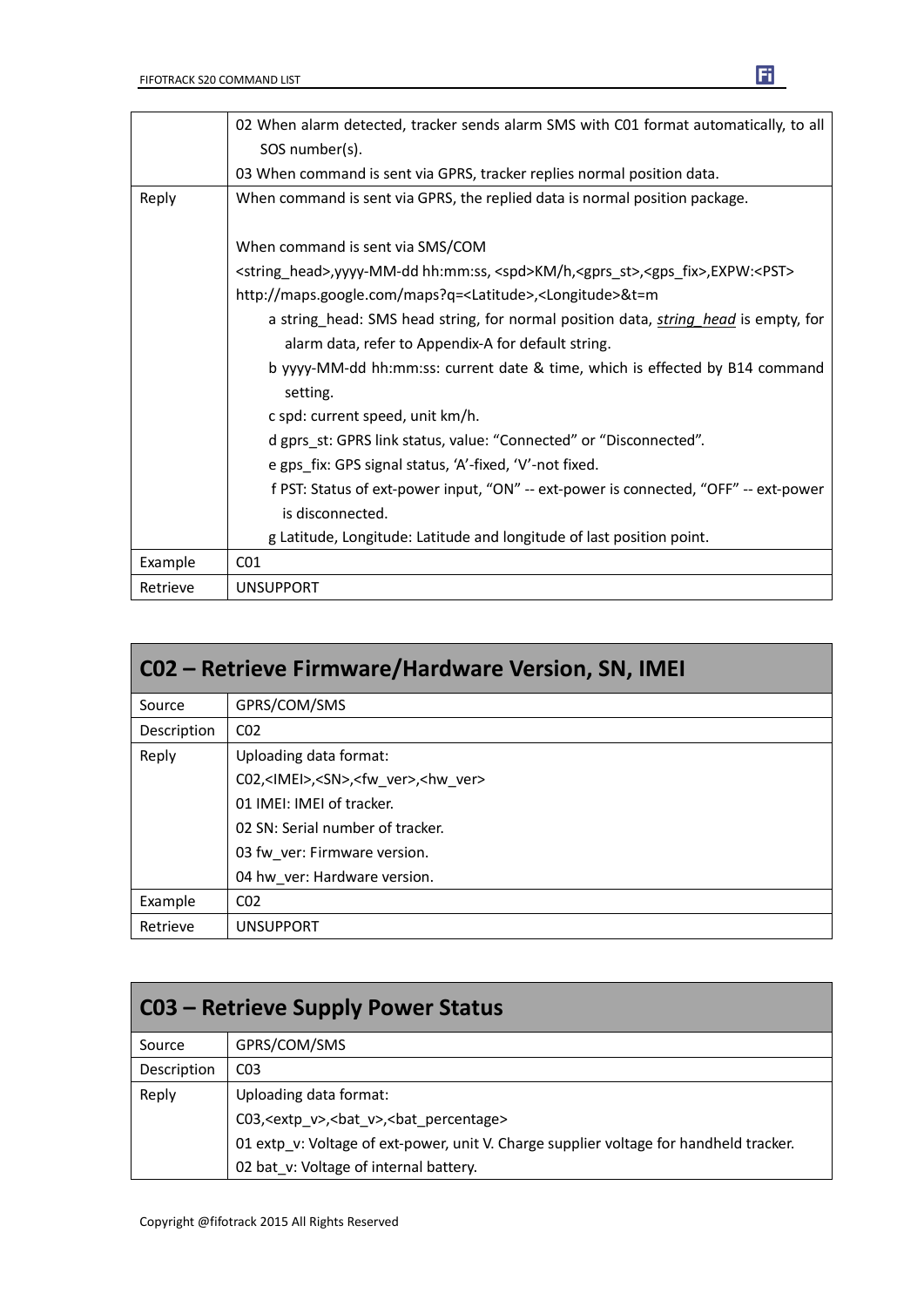|          | 03 bat percentage: Percentage of internal battery capacity. |
|----------|-------------------------------------------------------------|
| Example  | CO <sub>3</sub>                                             |
| Retrieve | <b>UNSUPPORT</b>                                            |

| <b>CO4 – Retrieve Parameter Setting</b> |                                                                             |
|-----------------------------------------|-----------------------------------------------------------------------------|
| Source                                  | GPRS/COM/SMS                                                                |
| Description                             | C04, <cmd-code>,<query para=""></query></cmd-code>                          |
|                                         | 01 cmd-code: Command code to be retrieved.                                  |
|                                         | 02 query para: Query parameter; refer to chapters above for detail.         |
| Reply                                   | C04, <cmd>,<cmd-para></cmd-para></cmd>                                      |
|                                         | 01 cmd-code: The same as sending command.                                   |
|                                         | 02 cmd-para: Retrieved parameter string, the same format as setting command |
|                                         | described in the above chapters.                                            |
| Example                                 | Refer to chapters above.                                                    |
| Retrieve                                | <b>UNSUPPORT</b>                                                            |

|             | C06 – Retrieve Basic Information of Tracker                                                                                                   |
|-------------|-----------------------------------------------------------------------------------------------------------------------------------------------|
| Source      | GPRS/COM/SMS                                                                                                                                  |
| Description | C <sub>06</sub>                                                                                                                               |
|             | 01 Retrieve basic information of tracker in batch                                                                                             |
|             | 02 The command is commonly used for GPRS linkage lost debug                                                                                   |
| Reply       | C06, <gid>,<ip>:<port>,<tcp udp="">;APN:<apn>,<apn_user>,<apn_pwd>;EXT:<ext_p>,BAT</ext_p></apn_pwd></apn_user></apn></tcp></port></ip></gid> |
|             | : <bat v="">;B03:<br/>sbase int&gt;,<accoff int="">,<ns int="">;<acc off="" on="">,<moving stop=""></moving></acc></ns></accoff></bat>        |
|             | 01 GID: Tracker ID for GPRS data, default IMEI                                                                                                |
|             | 02 ip, port: Server setting in tracker                                                                                                        |
|             | 03 TCP/UDP: Transport protocol setting, string, value "TCP" / "UDP"                                                                           |
|             | 04 apn, apn_user, apn_pwd: APN setting in tracker                                                                                             |
|             | 05 ext p: Voltage of external power supply, unit V                                                                                            |
|             | 06 bat v: Voltage of internal battery, unit V                                                                                                 |
|             | 07 base int, accoff int, ns int: GPRS uploading interval for normal situation, for ACC OFF,                                                   |
|             | for parking status, which is the same as B03 setting                                                                                          |
|             | 08 ACC ON/OFF: Current ACC status, string, value "ACC ON" / "ACC OFF"                                                                         |
|             | 09 Moving/STOP: Current motion status, string, value "Moving" / "STOP"                                                                        |
| Example     | Command: C06                                                                                                                                  |
|             | Reply:                                                                                                                                        |
|             | C06,861694033095389,47.88.35.165:10502,TCP;APN:CMNET,,;EXT:12.00V,BAT:4.17V;B03                                                               |
|             | :100,0,0,ACC OFF,Stop                                                                                                                         |
| Retrieve    | <b>UNSUPPORT</b>                                                                                                                              |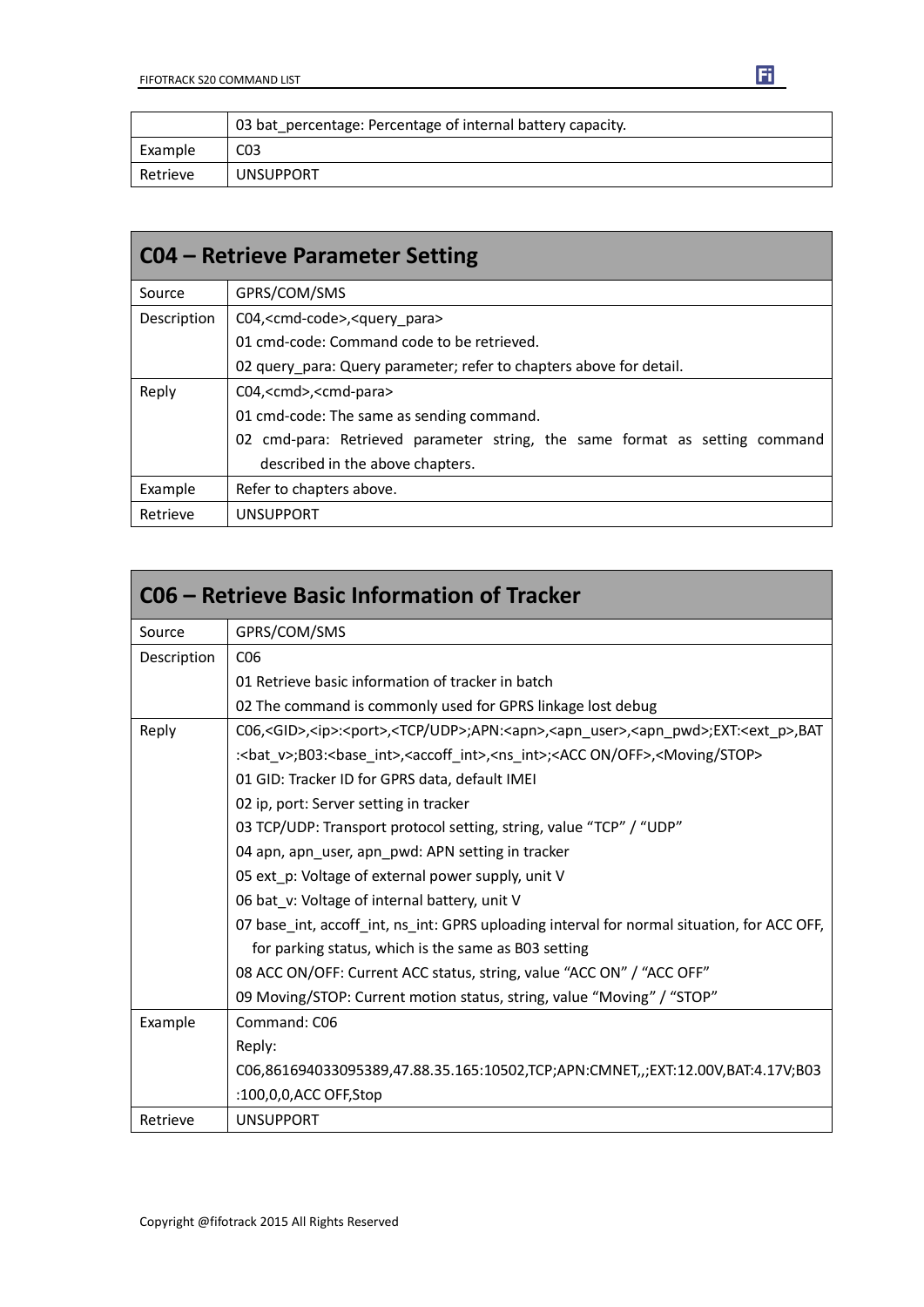|             | C08 – Retrieving AD voltage                                                               |
|-------------|-------------------------------------------------------------------------------------------|
| Source      | GPRS/COM/SMS                                                                              |
| Description | C08, <rt-data></rt-data>                                                                  |
|             | 01 The command is used to retrieve voltage on AD port.                                    |
|             | 02 rt-data: 1(default)—Tracker reply real-time voltage; 0—Tracker does smooth filtration, |
|             | and then replies                                                                          |
|             | 03 Different for rt-data                                                                  |
|             | rt-data==1: Voltage is related to sensor itself, when sensor signal is stable, sending    |
|             | C08 command for retrieving, and the result would be true                                  |
|             | rt-data== $Q$ : Voltage is related not only to sensor itself, but to working environment  |
|             | (e.g. fuel sensor voltage on running vehicle). Tracker needs at least 1min to sample      |
|             | enough data, does smooth filtration. There could have some error to true voltage.         |
|             | 04 The result of CO8 reply is actual voltage on AD port, which isn't effected by B34      |
|             | command setting                                                                           |
| Reply       | C08, <ad1>:<ad1-voltage></ad1-voltage></ad1>                                              |
|             | 01 ad1-voltage: Voltage on AD1, unit V                                                    |
| Example     | Command: C08                                                                              |
|             | Reply: C08, AD1: 4.32                                                                     |
| Retrieve    | <b>UNSUPPORT</b>                                                                          |

|             | S09 – Setting GPRS Heartbeat Interval                                                         |
|-------------|-----------------------------------------------------------------------------------------------|
| Source      | GPRS/COM/SMS                                                                                  |
| Description | S09, <acc-on-interval>, <acc-off-interval></acc-off-interval></acc-on-interval>               |
|             | 01 Heartbeat package is independent from normal GPRS position one                             |
|             | 02 acc-on-interval, acc-off-interval: Heartbeat interval for ACC ON and ACC OFF, unit: s;     |
|             | default acc-on-interval==0, acc-off-interval==0, which means heartbeat disabled               |
|             | 03 When <i>acc-on-interval</i> or <i>acc-off-interval</i> is set to 0, heartbeat disabled for |
|             | corresponding ACC status                                                                      |
|             | 03 Heartbeat data will not be saved to blind buffer; When new heartbeat package               |
|             | generated, old and unsent one will be discarded                                               |
| Reply       | S09, <err code=""></err>                                                                      |
|             | 01 err code: procession error code.                                                           |
|             | $OK - Succed.$                                                                                |
|             | UNSUPPORT – Command not supported.                                                            |
|             | FAILED - Procession failed.                                                                   |
| Example     | S09,180,300                                                                                   |
|             | 01 Setting heartbeat interval to 180s for ACC ON, and 300s for ACC OFF                        |
|             |                                                                                               |
|             | S09,0,300                                                                                     |
|             | 01 Setting heartbeat interval to 300s for ACC OFF, and disable heartbeat for ACC ON           |
|             |                                                                                               |
|             | S <sub>09</sub>                                                                               |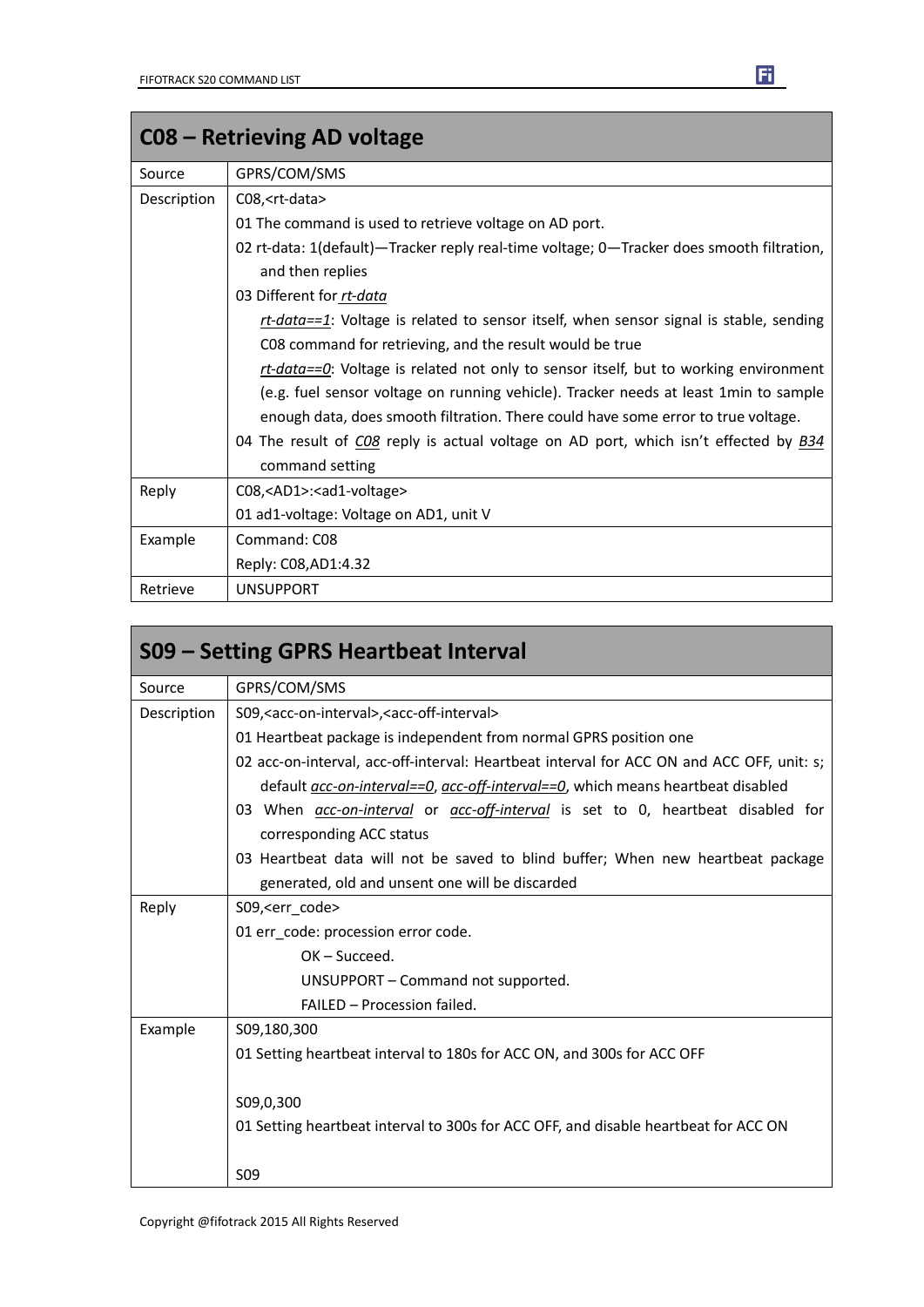|          | 01 Disable heartbeat for both ACC ON and ACC OFF |
|----------|--------------------------------------------------|
| Retrieve | C04.S09                                          |

| S13 – Switching A02 Package Format |                                                                                                                                               |  |  |  |
|------------------------------------|-----------------------------------------------------------------------------------------------------------------------------------------------|--|--|--|
| Source                             | GPRS/COM/SMS                                                                                                                                  |  |  |  |
| Description                        | S13, <type>,<tmrout>,<re-send-cnt></re-send-cnt></tmrout></type>                                                                              |  |  |  |
|                                    | 01 Tracker supports two GPRS package format, A01 and A02; S13 command is used to<br>switch the format                                         |  |  |  |
|                                    | 02 type: Package format select, 0-A01 format, 1-A02 format                                                                                    |  |  |  |
|                                    | A01 format: normal package format, no acknowledge needed from server                                                                          |  |  |  |
|                                    | A02 format: uolpad-acknowledge format, tracker wait for acknowledge for uploading<br>confirmation; Re-send package if no acknowledge received |  |  |  |
|                                    | 03 tmrout: re-send timeout, unit s, default 60s; After A02 package uploaded, tracker                                                          |  |  |  |
|                                    | re-sends the same package after <i>tmrout</i> seconds if no acknowledge received                                                              |  |  |  |
|                                    | 04 re-send-cnt: Maximum package re-sending times; Tracker aborts package when                                                                 |  |  |  |
|                                    | exceeds re-send-cnt times; default 0, which means package will be uploaded always                                                             |  |  |  |
|                                    | 05 tmrout, re-send-cnt valid under A02 mode                                                                                                   |  |  |  |
| Reply                              | S13, <err code=""></err>                                                                                                                      |  |  |  |
|                                    | 01 err code: procession error code.                                                                                                           |  |  |  |
|                                    | OK-Succeed.                                                                                                                                   |  |  |  |
|                                    | UNSUPPORT - Command not supported.                                                                                                            |  |  |  |
|                                    | FAILED - Procession failed.                                                                                                                   |  |  |  |
| Example                            | S13,1                                                                                                                                         |  |  |  |
|                                    | 01 Enable A02 format, tmrout and re-send-cnt use default setting (tmrout==60,                                                                 |  |  |  |
|                                    | re-send-cnt==0)                                                                                                                               |  |  |  |
|                                    | 02 Tracker will upload package every 60s always if no acknowledge received                                                                    |  |  |  |
| Retrieve                           | C04, S13                                                                                                                                      |  |  |  |